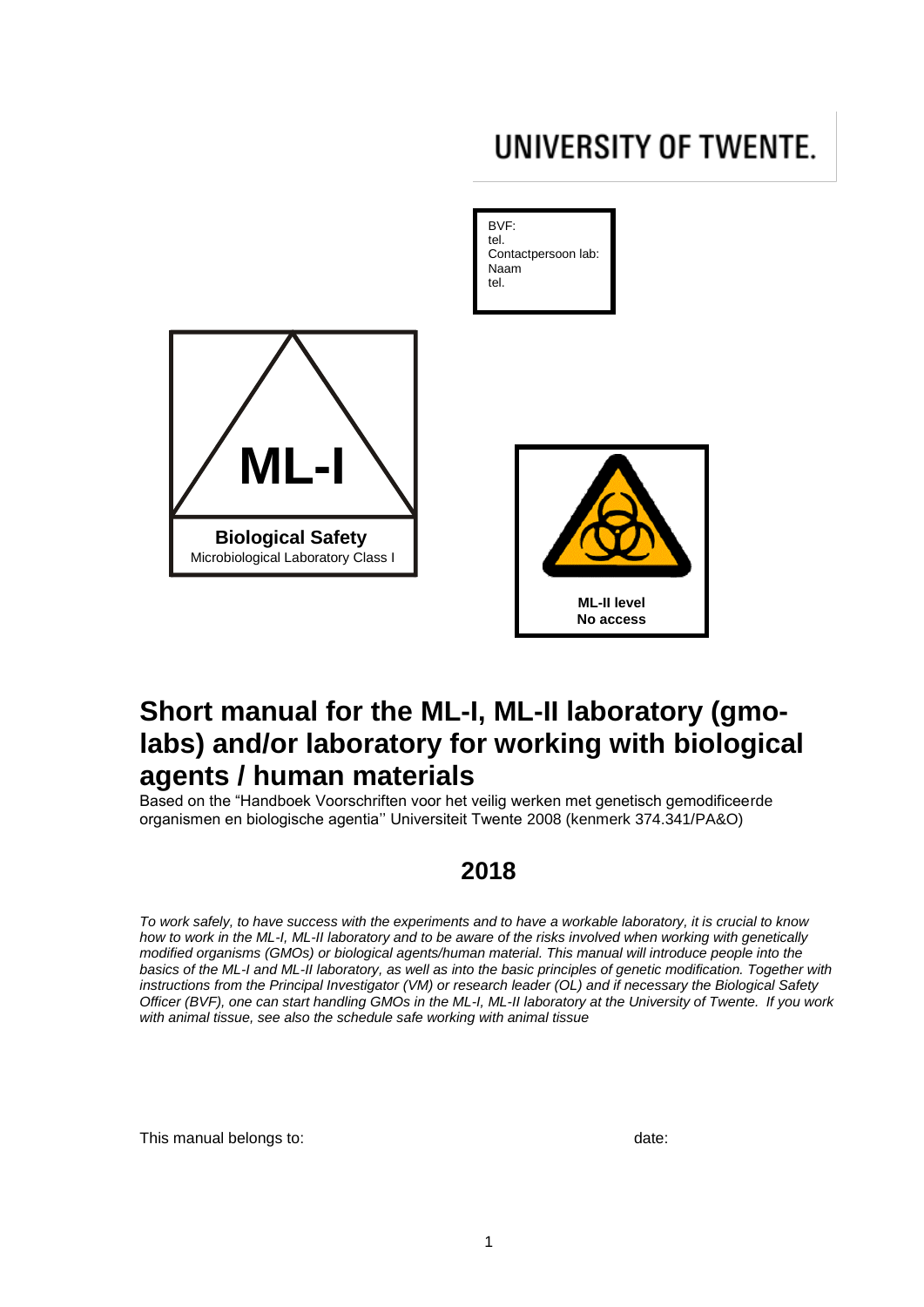# **Contents**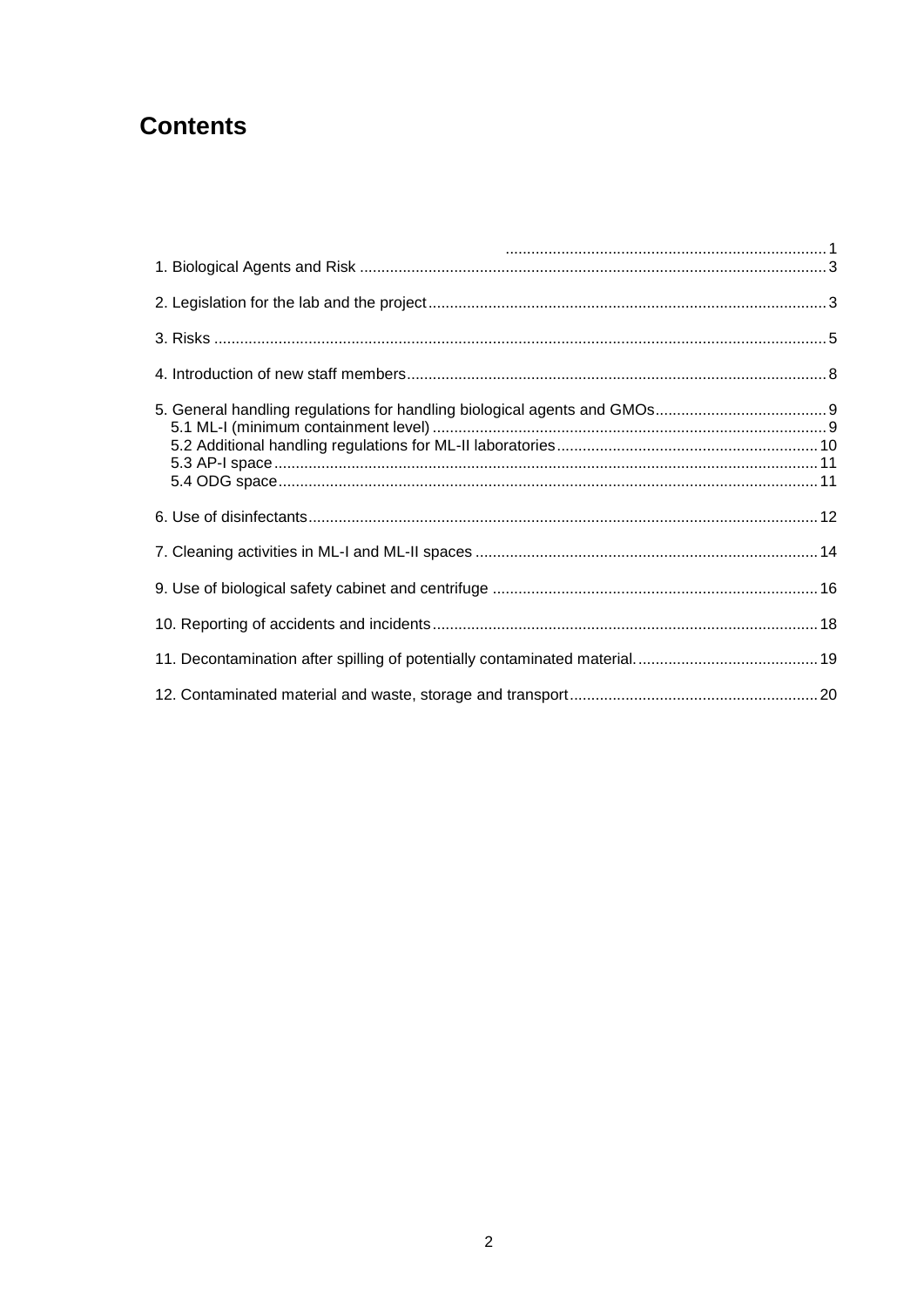# <span id="page-2-0"></span>*1. Biological Agents and Risk*

Biological risk is a risk difficult to perceive and, similar to the risk from radiation or by genotoxic substances, that provokes damage over time which is difficult to associate to a particular exposure. Countless information exists regarding the danger of physical and chemical agents, but theis cannot be said for biological agents.

Biological agents are infecious agents which include bacteria, rickettsia, viruses, yeasts, moulds, single and multicellular parasites and prions. Each species of infecious agent may have subtypes, straines and variants which differ in relation to pathogenic potential, host specificity, transmission, sensitivity to antimicrobial agents etc. Furthermore, biotechnology research laboratories produce a large variety of artifical vectors, with the aim of incresing the probability of genetic transfer between unrelated species. These new DNA fragment scan self recombine and give rise to dangerous products.

In conclusion, although biological agents are well defined by current regulations, it is difficult to perform a complete assessment of the risks associated with their manipulation. Numerous factors such as biological diversity, chemical complexity of the molecules, multiplicity of the diffusion pathways and host interaction specificity must be considered tot evaluate the effect of these organism on the health and the environment.

According to Article 4.84 of the Working Conditions Decree, there are four categories of biological agents (defined as cell cultures, human endoparasites and microorganisms, whether genetically modified or not):

- Category 1: an agent that is unlikely to cause disease in humans;
- Category 2: an agent that can cause a disease in humans and that can be hazardous to the health and safety of employees, but which is unlikely to spread among the population and for which an effective prophylaxis or treatment is available;
- Category 3: an agent that can cause a serious disease in humans and is very hazardous to the health and safety of employees, where the disease is likely to spread among the population, but for which an effective prophylaxis or treatment is available;
- Category 4: an agent that can cause a serious disease in humans and is very hazardous to the health and safety of employees, where the disease is very likely to spread among the population, but no effective prophylaxis or treatment is available.

Biological material originating from humans is potentially dangerous to people who work with it, because of the chance that the material is contaminated with micro organisms that are pathogenic to man, like the hepatitis virus, HIV-virus, etcetera.

The following are considered humane materials:

- blood, lymph, tissues (biopsies) and liquids excreted by the body like urine, saliva, sputum, faeces, sperm, etc.
- materials derived from humane tissues like cells that may or may not have been programmed into cell lines
- micro organisms that have been isolated from the materials listed above.

A genetically modified microorganism is ''a microorganism (microbiological entitly cellular or non-cellular, capable of replication or of transferring genetic material, including viruses, viroids, animal and plant cells in culture whose genetic material has been modified in an unnatural way, through multiplication or natural recombination.''

### <span id="page-2-1"></span>*2. Legislation for the lab and the project*

Pathogenic micro-organisms and cells are classified under the definition of the Biological Agentia in the Arbo law and Arbo decree. On the basis of information about the specific kind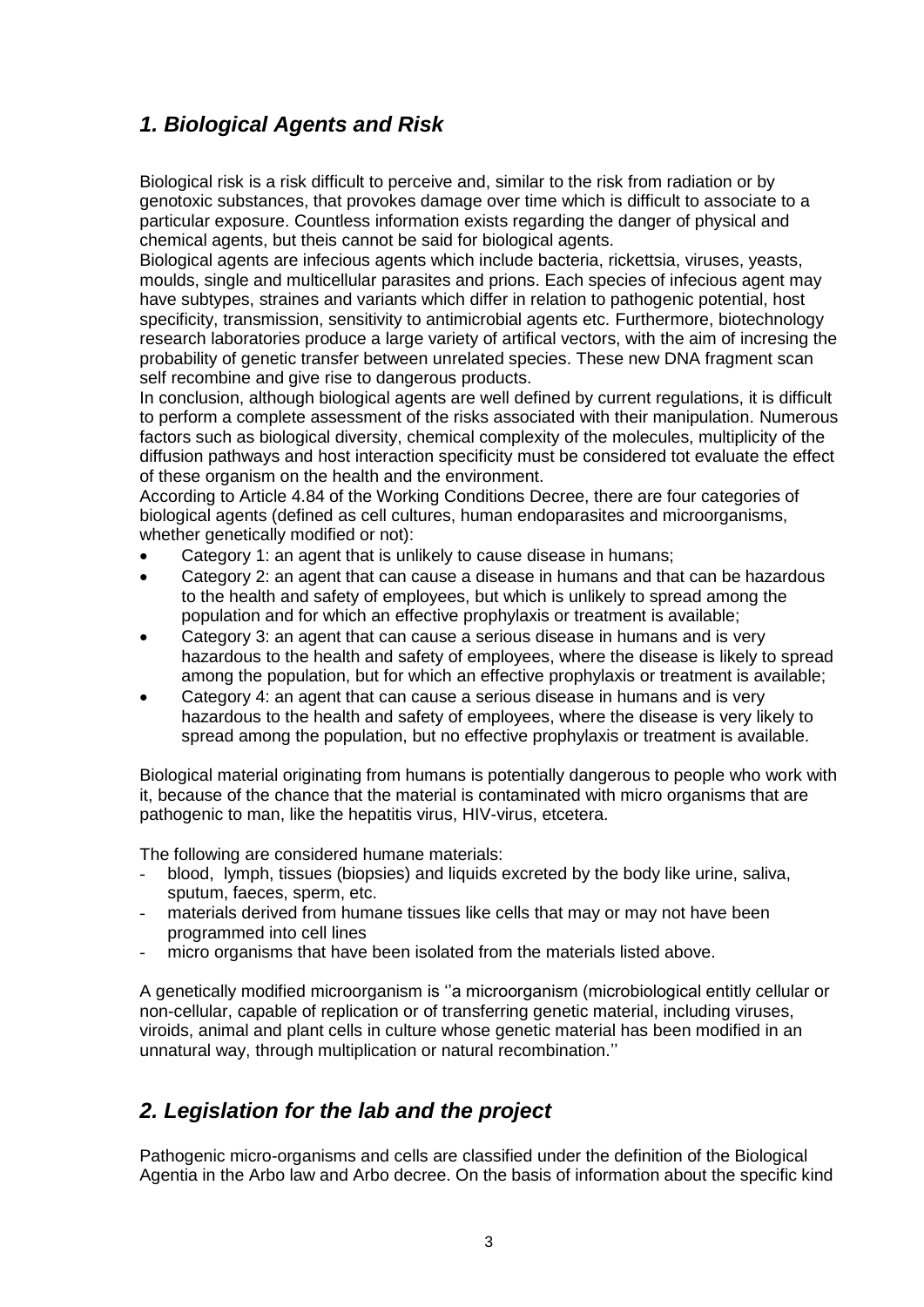and root of the micro-organism (commercially obtainable or primary cells, amount of samples per day, volume of tissue culture, used materials etc) a Risk Assessment should be established. For more information you can consult the UT's working conditions and [environmental coordinator \(VGM\) of the faculty.](https://www.utwente.nl/hr/en/health-safety-environment/organization-information/organization/hse-coordinators/)

To start a GMO laboratory, the first thing that should be thought of is legislation from the local government. Without such legislation, no lab can be started. One should contact the BVF (biological safety officer) if a new room should be made ready to for working with biological agencies and /or gmo's.

For all activities with GMOs, the required containment level is stipulated. The containment level depends on the level of risk for people and the environment. Research involving GMOs takes place in specially equipped laboratories, animal facilities, plant growth chambers and greenhouses. A risk assessment (see chapter 3) is conducted to determine the necessary containment level of each room. The VM (principal investigator) can help you with the risk assessment.

Contained use has the aim of preventing the spread of GMOs to limit the hazard of genetic modification for the environment and staff as much as possible. Physical containment refers to containment that can be achieved by placing specific requirements on the laboratory and apparatus.

Physical containment therefore means closing off escape routes by means of special facilities in the workspaces and apparatus.

The following containment levels can be distinguished on the basis of EU Directive 98/81: Microorganisms Laboratory scale ML-I, ML-II and ML-III and IV-ML and (since 2015) new categories of physical containment: ODG and AP-I.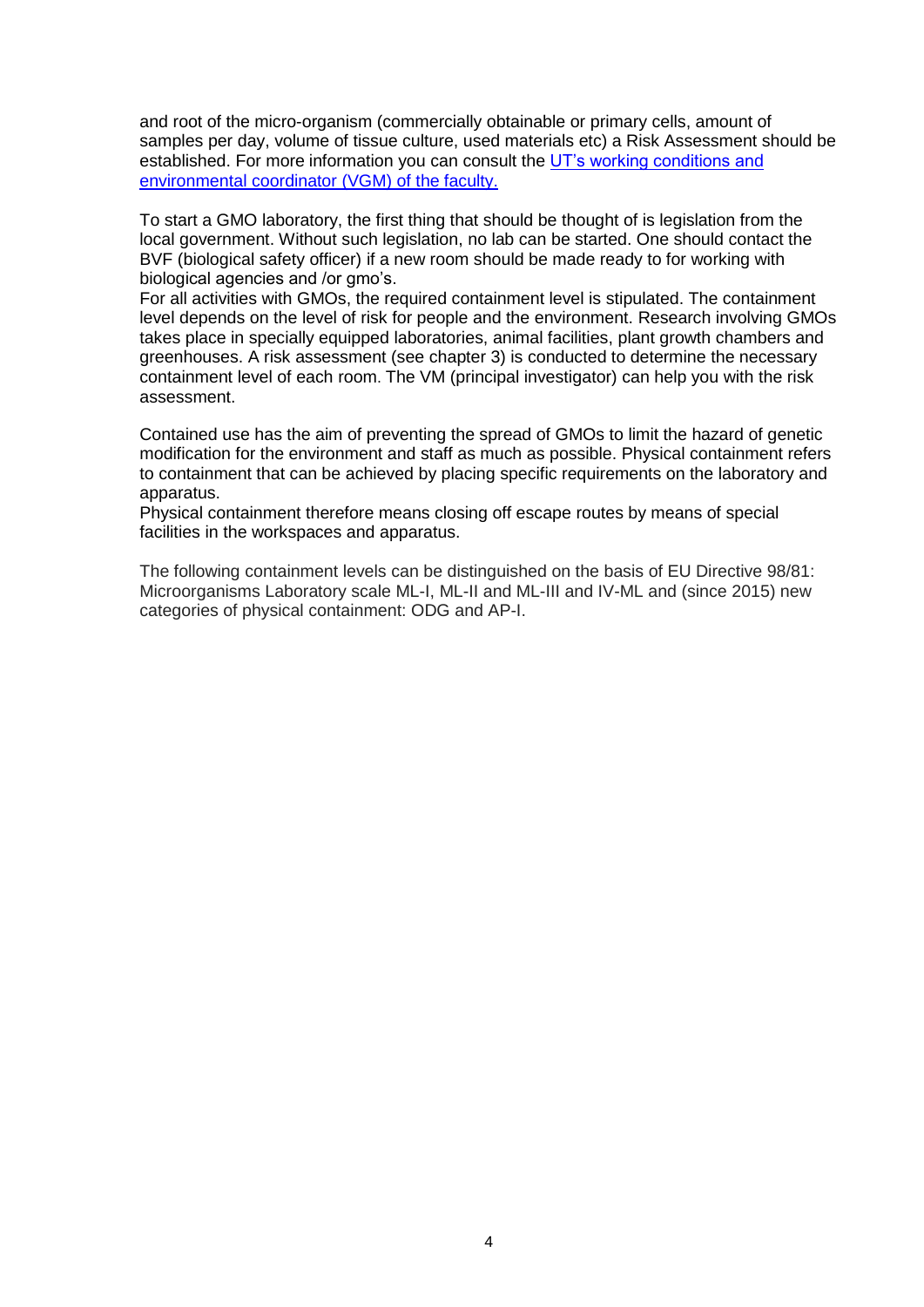# <span id="page-4-0"></span>*3. Risks*

There are three hazards related to genetic modification:

1. An organism could become hazardous as a result of genetic modification. For example, due to the changes in the genetic material, the organism could become pathogenic or could begin to produce toxic substances.

2. A genetically modified organism could disturb the natural balance if the environment is exposed to it. For example, an ecological disturbance could be cause by the spread of genes that provide resistance to antibiotics.

3. It may be possible for the new genes of GMOs to transfer to other, non-modified organisms. As a result, these organisms could become hazardous or could disturb the ecological balance.

A distinction can be made between introducing GMOs into the environment and contained use. Contained use is where activities are conducted in special workspaces that meet specific requirements. All activities with GMOs at the University of Twente concern contained use.

With contained use, measures are taken to prevent the spread of GMOs in order to limit the risk of genetic modification for the environment and for staff as much as possible. Contained use measures have the aim of preventing the spread of GMOs in order to limit the hazards of genetic modification for the environment and the staff as much as possible. There are three types of containment precautions:

1. **Biological containment**: using safe host organisms and vectors, i.e. host organisms and vectors with special properties that limit survival and spread in the environment.

2. **Physical containment**: sealing off any escape routes for the GMOs. The activities may only take place in laboratories, animal facilities, storage spaces, greenhouses etc, which are made suitable for such activities by installing special facilities and placing special demands on the apparatus. These rooms must be closed.

3. **Safe working procedure**: the application of Safe Microbiological Technique, i.e. special procedures and techniques that limit the spread of GMOs.

These safety precautions prevent GMOs from escaping from the workspace.

**The risk of working with GMO's** for employee and environment are dependent on the features of the inserted DNA. Risk scan be relatively small because 'cripple' organisms like E.coli K12 are used. These organisms are not pathogenic anymore and won't survive long outside a laboratory. Besides, these organisms are only allowed to be handled in specific

rooms. In these cases one speaks of contained use.

Theoretically a GMO is separable into: the host organism, in which the genetic information is inserted; the donor organism, from which the genetic information has been obtained; the vector which transfers the information between these organisms; the insert which contains one or more genes capable of displaying biological activity. Each of these parts, together with the final constructs must be taken into consideration in order to obtain accurate and proper risk assessment. Vectors are, by definition, plasmids, bacteriophages, viruses and other DNA elements



Vermeerdering in gastheercel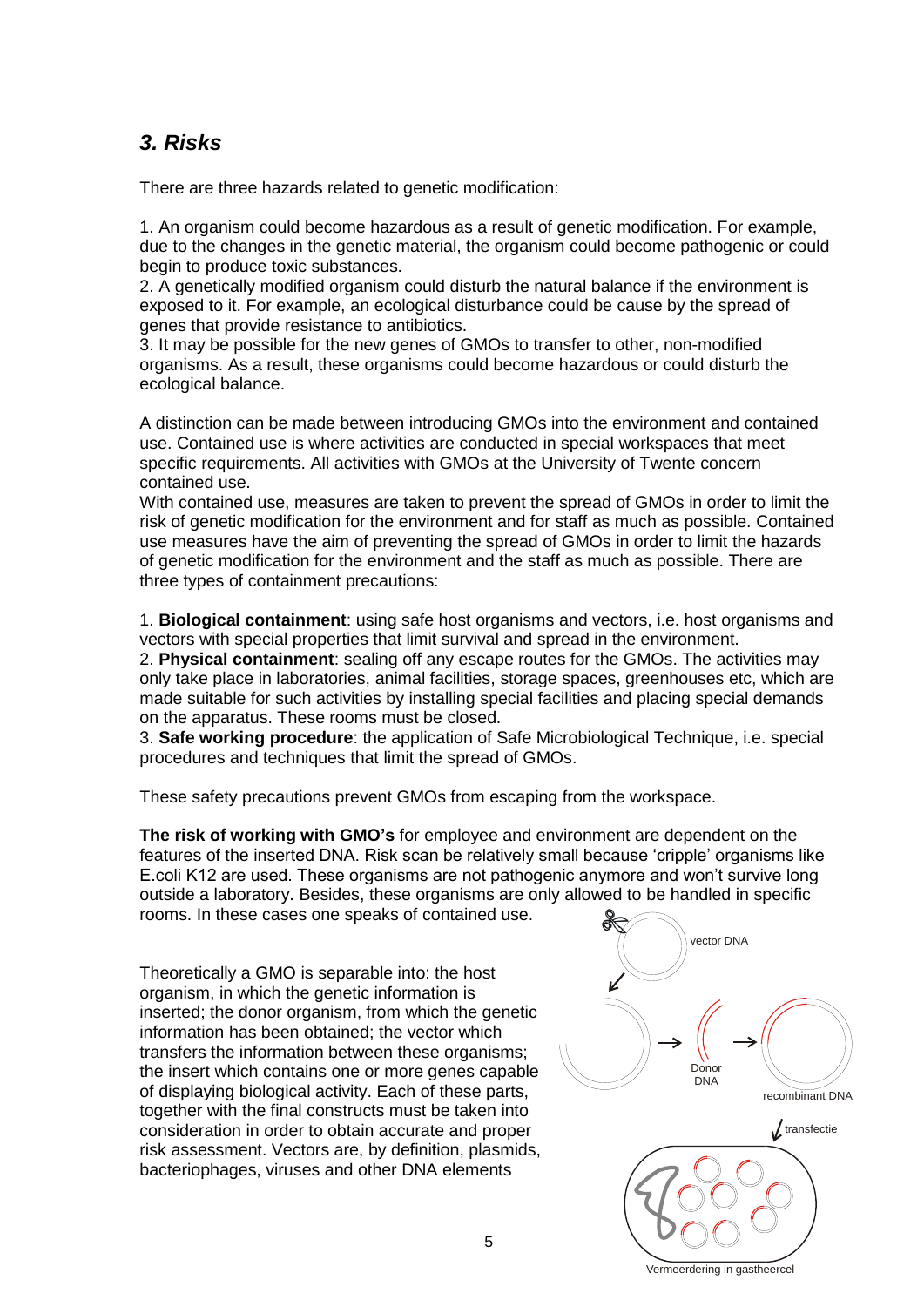with a capacity for autonomous replication, in which a fragment of foreign DNA is inserted. A vector contains one or more replication sites and genes which confer a few phenotypic characters to the cells that contain it (e.g. antibiotic resistance). The latter makes sure that the modified cells can be separated from the unmodified cells. The vector may or may not integrate into the host DNA.

The classification of the biological safety level of activities involving GMOs where a microorganism is used as a host, a donor or vector is based partly on the degree of pathogenicity of this organism. There are four classes of microorganisms, the first class being non-pathogenic. The criteria used for classifying the microorganisms are listed in chapter 1. These criteria are also applied for the classification of pathogens which are not microorganisms, such as a number of parasites. In [Annex 4](http://www.ggo-vergunningverlening.nl/Ingeperkt_gebruik/Risicobeoordeling/Hulpmiddelen_bij_de_risicobeoordeling/Officieuze_lijsten) of the regulation on GMO's the degree of pathogenicity is listed for many bacteria, fungi, yeasts, viruses and parasites.

#### • Donor sequence

In cloning, also when synthetically produced genetic material is involved, the donor of the genetic material is defined as the organism from which the relevant information originates. For example, a gene isolated from a human genome is still considered to be a human gene, even when it is isolated from a prokaryotic host in which the gene is present as a clone. The characterisation of the donor sequence and the hazard level of the genetic product which is coded by the donor sequence is also important for biological safety classification. • Other properties important for classification

Other properties important for classification include the containment of the host/vector system the production of a toxin or the absence thereof, whether the virus being used is defective or biologically contained, whether animal cells are used in combination with a viral vector or not, and the use of plant cells.

Prior to the contained use of GMOs that have not been previously notified, a risk assessment should be made of the risks associated with the work of these GMOs. The risk assessment is done in accordance with Annex 5 of the Regulation on GMOs. Bureau GGO has developed a risk assessment tool for this. The tool is an aid in making a proper risk assessment and contributes to the proper applications for new activities or modifying existing activities.

The tool helps in determining the appropriate category of physical containment and thereby leads to the appropriate application form. Additionally, the tool helps in filling out the legally required risk assessment report which is part of the application / notification.

In the risk assessment tool the elements 'hosts', 'vectors', 'donor sequences' and 'activities' are described. In the activity table is determined which classification section of Annex 5, part I and consequently what category of physical containment is applicable to the work and which additional requirements for specific cases are applicable.

The risk assessment uses [Annex 2 \(List A1, list of non-pathogenic microorganisms, table](http://www.ggo-vergunningverlening.nl/Ingeperkt_gebruik/Risicobeoordeling/Hulpmiddelen_bij_de_risicobeoordeling/Officieuze_lijsten)  [A2, list of vectors, list A3, list of potentially harmful sequences\) and Annex 4 \(classification](http://www.ggo-vergunningverlening.nl/Ingeperkt_gebruik/Risicobeoordeling/Hulpmiddelen_bij_de_risicobeoordeling/Officieuze_lijsten)  [system for pathogenic micro-organisms](http://www.ggo-vergunningverlening.nl/Ingeperkt_gebruik/Risicobeoordeling/Hulpmiddelen_bij_de_risicobeoordeling/Officieuze_lijsten) and viruses) of the GMO regulation. If [Annex 5](http://www.ggo-vergunningverlening.nl/Ingeperkt_gebruik/Risicobeoordeling/Uitvoering_risicobeoordeling_volgens_bijlage_5) will not lead to an appropriate scaling or scaling down is desired, a request through the [2.8 form](http://www.ggo-vergunningverlening.nl/Ingeperkt_gebruik/Procedures/Bijzondere_procedures/2_8_procedure) is needed.

**The risk of working with cell lines** is determined by the micro organisms which could infect them. Even tumor cell lines seem not to be harmful for humans. Only cancer cell lines of personal cells might be dangerous. In the Arbo decree the pathogenic micro organisms (PMO's) are classified in risk category 1 to 4, in which 1 is the lowest risk category. The suppliers of the cell lines use the same classification, depending on the PMO in the cells. If the cell lines have been extracted from primary human or animal cells the risk classification can be gathered from the tissue of the cells, f.i human liver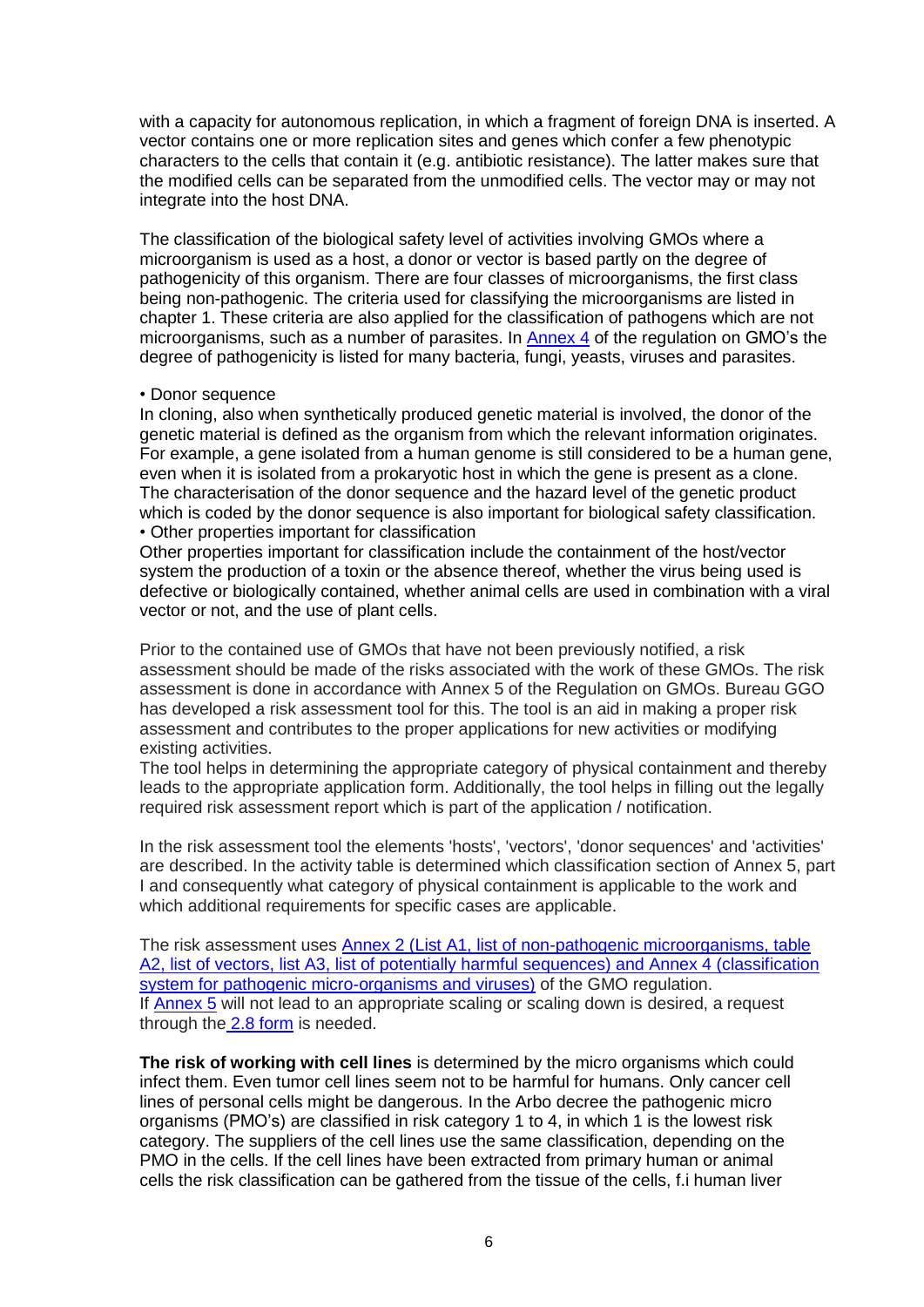cells can be contaminated with the hepatitis virus, human white blood cells with HIV.

**The risk of working with blood** is also determined by the possibility of contaminations. If not screened, blood should be considered hazardous/contaminated.

Within the UT human blood is used frequently. This blood may be contaminated by viruses such as the hepatitis B or hepatitis C virus and can thus pose a health hazard. Especially direct blood-to-blood contact is risky in this context.

When working with blood:

- there is a risk of pricking or cutting (pricking or cutting accident) with needles, razors or glass. This may cause (possibly contaminated) blood to end up directly in the bloodstream.
- possibly contaminated material may come into contact with damaged skin such as small wounds, splits, spots of eczema, etc.
- possibly contaminated material may come into contact with the mucous membranes, for example as a result of spattering in the eye or mouth.

Blood should at all times be considered as being possibly contaminated with infectious micro-organisms. To avoid contamination proper hygiene and avoiding the creation of aerosols by working calmly is important when working with blood. The work and arrangement regulations for working at ML-I level are therefore applicable (see chapter 5). Activities involving blood whereby aerosols may be created, are always to be carried out in a category II biological safety cabinet. In case of small wounds or chapped skin, gloves should be used for any handling of blood. All staff members who work with blood are given the opportunity to be vaccinated against hepatitis B.

*What to do in case of pricking and cutting accidents:*

- let the wound bleed out thoroughly;
- rinse with water:
- disinfection with betadine iodine or chloorhexidine 0,5% in 70% alcohol.

*In case of spattering accidents:*

- rinse with water;
- disinfection with betadine iodine or chloorhexidine 0,5% in 70% alcohol.

*Follow-up in case of all accidents:*

 if possible keep the source material and immediately contact the occupational health officer (088-2726312) to discuss the follow-up**.**

Fill in a [registrationform](https://www.utwente.nl/hr/formulieren_webapplicaties/ongevallenformulier.doc/) for accidents, incident and unsafe situations.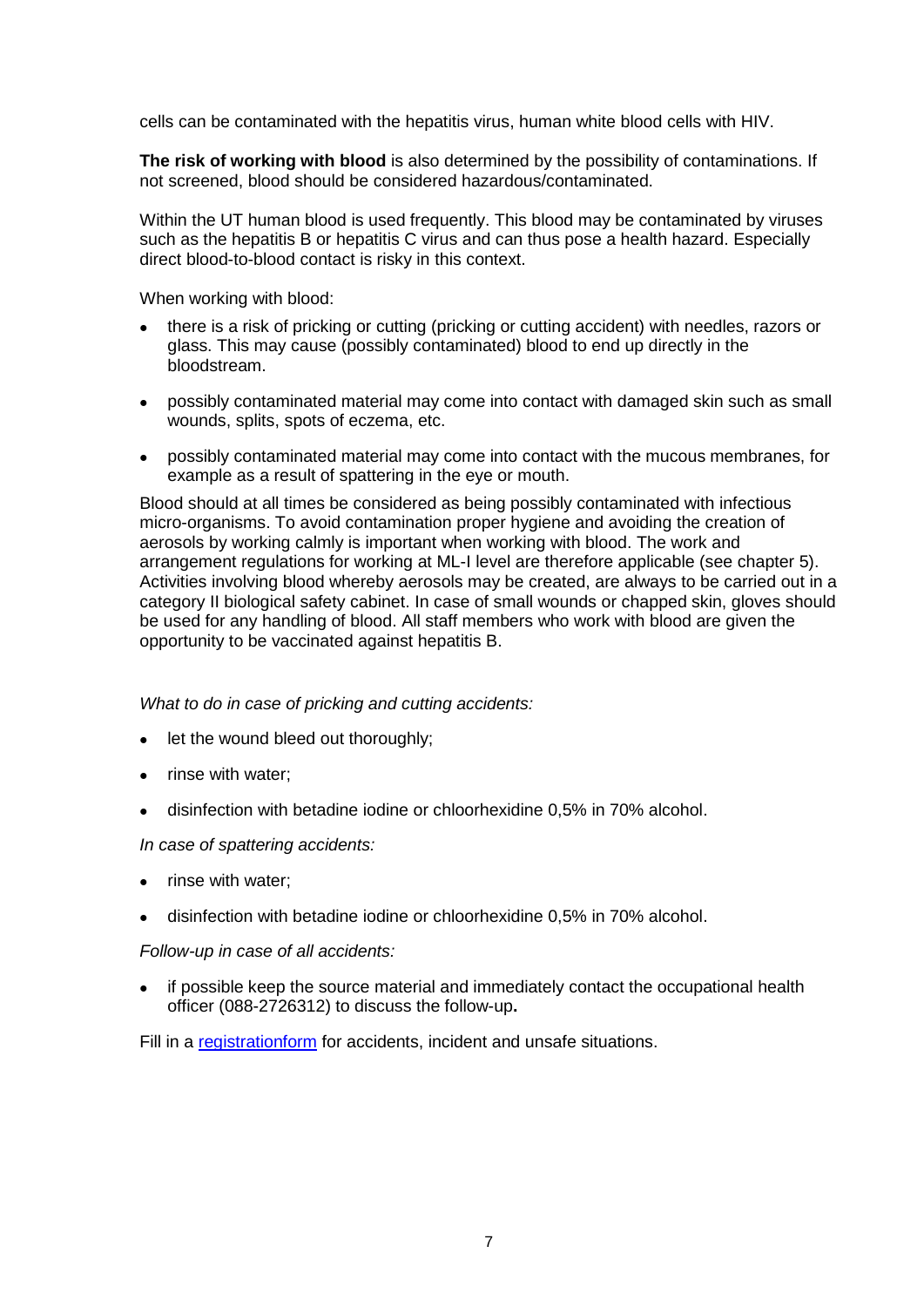### <span id="page-7-0"></span>*4. Introduction of new staff members*

In order to guarantee the expertise of staff members regarding working with GMOs, all staff members working with GMOs must be registered as project staff or if they do not meet the training requirements but do meet the conditions laid down in the Handbook GMO and BA University of Twente for other staff, they must be registered as temporary staff. Project staff may only carry out their activities after the VM/OL/BVF has labelled them to be competent for performing the relevant activities.

Before starting the activities the VM/OL will provide new staff members who will carry out GMO activities with information. The subjects to be covered will depend on the situation. Below you can find a list with subjects that are relevant and necessary in most cases.

# **Checklist for the introduction of new staff members**

| <b>GENERAL DETAILS</b>                                            |                                                      |                              |  |                              |  |
|-------------------------------------------------------------------|------------------------------------------------------|------------------------------|--|------------------------------|--|
| Name:                                                             |                                                      |                              |  |                              |  |
| Date of arrival:                                                  |                                                      | Date of                      |  |                              |  |
|                                                                   |                                                      | leaving:                     |  |                              |  |
| Name VM/OL:                                                       |                                                      |                              |  |                              |  |
|                                                                   | Number(s) of project(s) that will be worked on:      |                              |  |                              |  |
|                                                                   | WORK REGULATIONS AND PROCEDURES (GMO) LABORATORIES   |                              |  |                              |  |
|                                                                   | Has the general safety instruction been followed?    |                              |  | Irrelevant<br>Yes $/$ no $/$ |  |
|                                                                   | Has a VMT course been completed?                     |                              |  | Yes / no /<br>Irrelevant     |  |
|                                                                   | Have the internal rules been communicated?           |                              |  | Yes / no / Irrelevant        |  |
| Have the methods for disinfecting been explained?                 |                                                      | Yes $/$ no $/$<br>Irrelevant |  |                              |  |
| Has it been explained how to act in case of calamities?           |                                                      | Yes / no /<br>Irrelevant     |  |                              |  |
| Has it been explained how contaminated material is to be removed? |                                                      | Yes / no / Irrelevant        |  |                              |  |
| Is it known how GMOs are to be transported?                       |                                                      | Yes / no /<br>Irrelevant     |  |                              |  |
| Has it been explained in what way materials are to be stored?     |                                                      |                              |  | Yes / no / Irrelevant        |  |
| Has the entrance regulation been explained?                       | Yes / no / Irrelevant                                |                              |  |                              |  |
| Is it known which organisms are pathogenic?<br>Yes / no /         |                                                      |                              |  | Irrelevant                   |  |
|                                                                   |                                                      |                              |  | Yes / no / Irrelevant        |  |
|                                                                   |                                                      |                              |  | Yes / no /<br>Irrelevant     |  |
| TRAINING IN REQUIRED TECHNIQUES                                   |                                                      |                              |  |                              |  |
|                                                                   | Does the staff member know how the steriliser works? |                              |  | Irrelevant<br>Yes $/$ no $/$ |  |
| Is the staff member able to handle containment equipment safely?  |                                                      | Yes / no /<br>Irrelevant     |  |                              |  |
|                                                                   |                                                      | Yes $/$ no $/$<br>Irrelevant |  |                              |  |
|                                                                   |                                                      |                              |  | Yes / no / Irrelevant        |  |
| <b>COMPULSORY TRAINING PROGRAMME</b>                              |                                                      |                              |  |                              |  |
| Reading through condensed manual and the GMO permits.             |                                                      | Irrelevant<br>Yes $/$ no $/$ |  |                              |  |
| VROM video                                                        | Yes / no /<br>Irrelevant                             |                              |  |                              |  |
|                                                                   |                                                      |                              |  |                              |  |

| Initials VM/OL for providing explanation to<br>the above regulations and procedures: | Date: |  |
|--------------------------------------------------------------------------------------|-------|--|
| Initials staff member for receiving                                                  | Date: |  |
| explanation to the above regulations and                                             |       |  |
| procedures:                                                                          |       |  |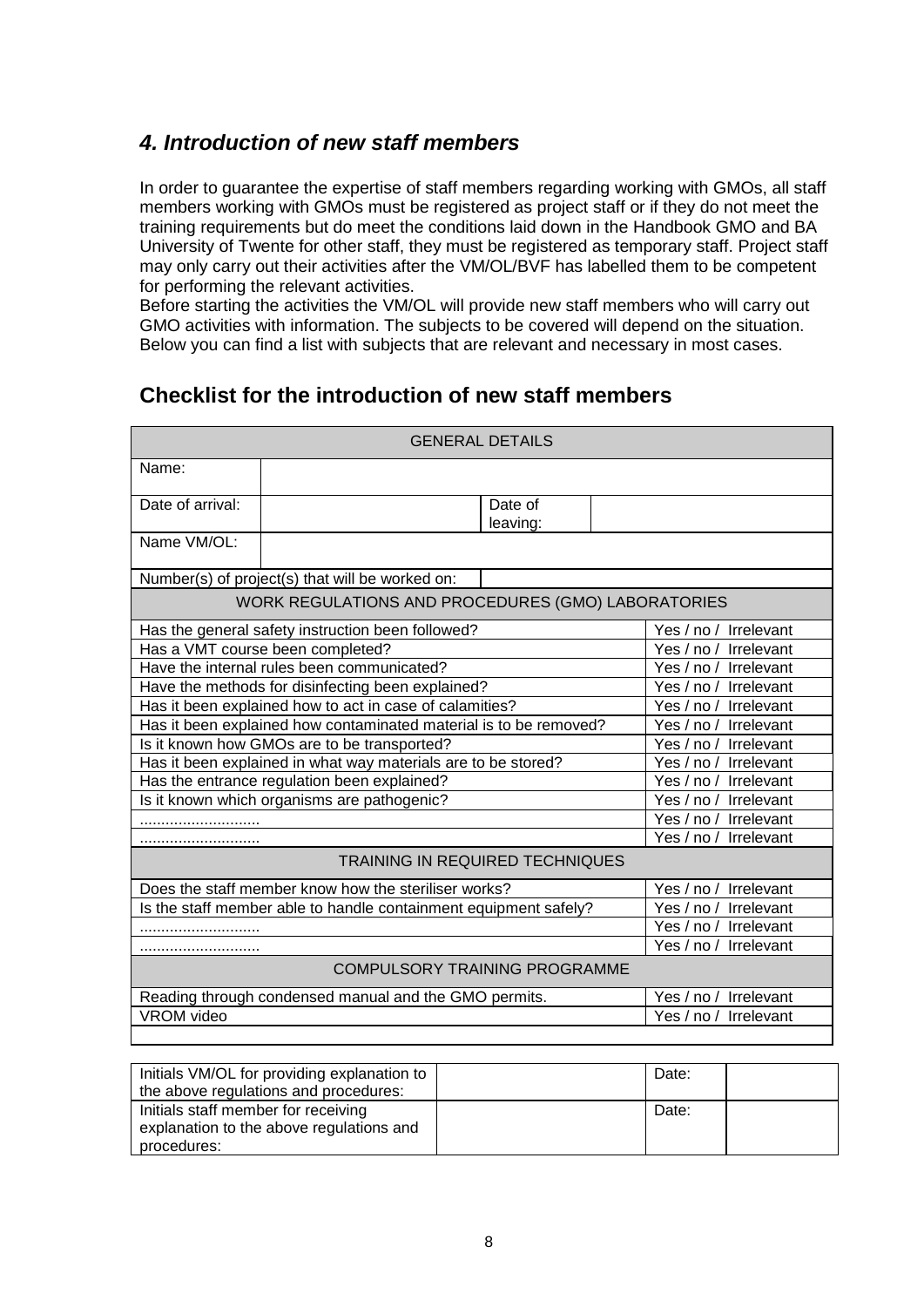### <span id="page-8-0"></span>*5. General handling regulations for handling biological agents and GMOs*

### <span id="page-8-1"></span>**5.1 ML-I (minimum containment level)**

### **general**

- a. The work space is to be kept clean and tidy;
- b. Eating, drinking and smoking, carrying food or drink, applying cosmetics or putting in contact lenses and storing food and drink in the work space is prohibited. Avoid handface contact.
- c. Using a pipette with the mouth is prohibited;
- d. Vermin is not allowed in the work space;
- e. Personal possessions, like coat, sweater, or bag must be put away outside the workspace;
- f. After contamination the contaminated surfaces are to be disinfected immediately;
- g. Clothing contaminated as a result of spilling or accidents involving genetically modified organisms or biological agents will need to be autoclaved immediately before washing;
- With the exception of students/students on work placement only persons who have a form signed by the VM/OL/BVF to the effect that in the opinion of the VM/OL/BVF they are sufficiently cognisant with safe microbiological techniques, may work with GMOs in the laboratory. Students/students on work placement may only work under professional supervision.
- Besides administration of the experimental data, no other administrative work is allowed.
- Before commencing the activities sufficient disinfectant must be ready for use. The disinfectant has to be renewed regularly and its effectiveness has to be checked regularly.
- Wearing personal protective gear including gloves, safety goggles etc. is not always necessary from a microbiological perspective. However, it is compulsory for chemical reasons (use of disinfectants, solvents). If ones skin is not in optimal condition or when the experiment does so require, disposable gloves should be worn.
- Wearing a headscarf for religious reasons, is only allowed when it meets the following rules:

- Wear the headscarf so the material of the headscarf doesn't come into contact with (research) material or other objects in the lab.

- If you wear a headscarf it should be short (no longer than until the collar of the lab coat) and clean. The headscarf should not hang over the protective clothing (lab coat).

- Do not wear a headscarf of flammable material (think of work with a burner or open fire).

- The headscarf should be replaced daily by a clean headscarf.

- The headscarf should be washed daily at a temperature of 60 °C or higher.

### **during work**

- h. During the work the doors and windows of the work space must be closed;
- i. During all activities the creation and circulation of aerosols must be avoided, for example by waiting several minutes with the opening of tubes until the aerosols have been settled down, leaving the graft needles to dry before flaming, and draining the pipette against the lining of a tube instead of using force by pressing the pipette;
- j. Fitting working clothes (laboratory coat) are to be worn. It is prohibited to wear these working clothes outside the work space. Each space has its own set of laboratory coats.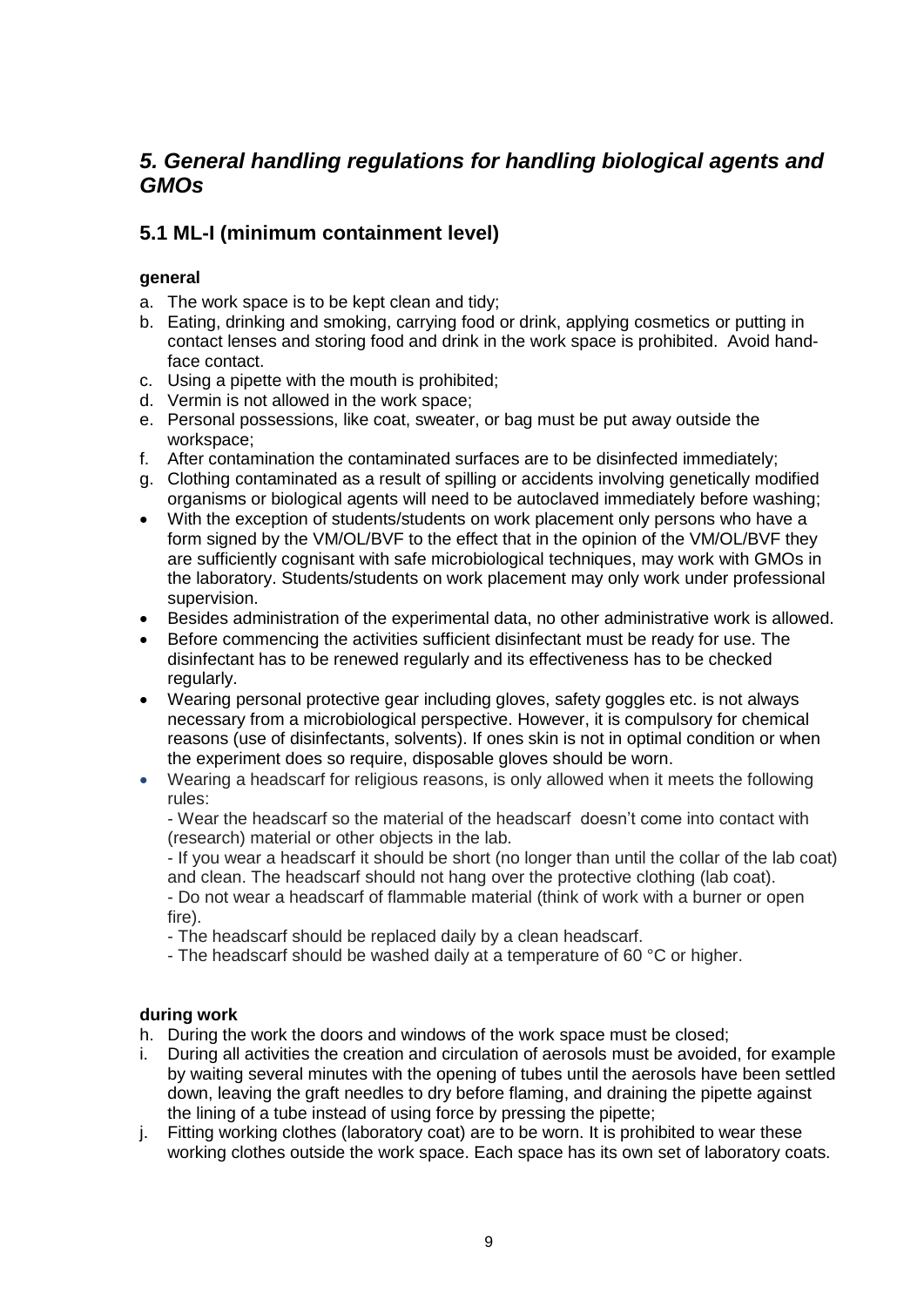Lab coats belonging to a work space are not to be worn outside this space or taken to another space;

- k. Wearing wrist watches and jewellery on arms or hands is prohibited.
- l. The use of hypodermic needles and syringes is forbidden unless this is absolutely necessary for the experiment. Only when the use of hypodermic needles is necessary, keep the following rules in mind:
	- Only use disposable hypodermic needles and syringes
	- The syringe must be filled carefully so that no air bubbles occur
	- When emptying the syringe, the point of the needle must be held in the liquid.
	- After use, the needles and syringes must be placed directly into a sharps bin for disposal.
	- Do not replace the needle in the plastic protective sheath.

#### **ending the activities**

- m. The work surfaces are disinfected at the end of the work and at the end of each working day;
- n. Upon leaving of the work space, hands should be washed used using soap;

#### **waste and contaminated material**

- o. All biological waste is collected in blue SZA (specific hospital waste) drums that can be locked and inactivated before being disposed of. This means storing followed by offering for combustion;
- p. Material that has been in touch with genetically modified organisms/biological agents is inactivated or disinfected before washing, reuse or removal as waste (see chapter 12);

#### **other**

q. In case of simultaneous activities with non-genetically modified organisms the ML-I handling regulations are to be observed;

#### **Logbook (only for gmo's)**

Each ML-I, ML-II space is to have a logbook containing the following data:

- A list of names of persons having permission to work in the space (project staff, guests and students on work placement), whereby a distinction is made between GMO activities and non-GMO activities;
- A list of the numbers of the permits used in that particular space and a copy(ies) of the GMO permit(s);
- The dates and results of the checking of the cleanliness or the proper identity of the micro-organisms used;
- General workplace regulations and workplace regulations set by the VM/OL;
- An overview of the GMOs present per storage space;
- A list of hosts, vectors and sources of the DNA being used. These data are also to be kept during current projects and for a minimum of 5 years afterwards;
- A brief description of incidents in the GMO laboratory.

### <span id="page-9-0"></span>**5.2 Additional handling regulations for ML-II laboratories**

- A marked laboratory coat is to be used at all times. Before washing, the coat is to be sterilised.
- If no staff members are present, the work space is locked.
- Aerosol producing equipment is to be placed in the biological safety cabinet during use. If a pump or vacuum pipe is frequently used, it is recommended to protect it against aerosols released.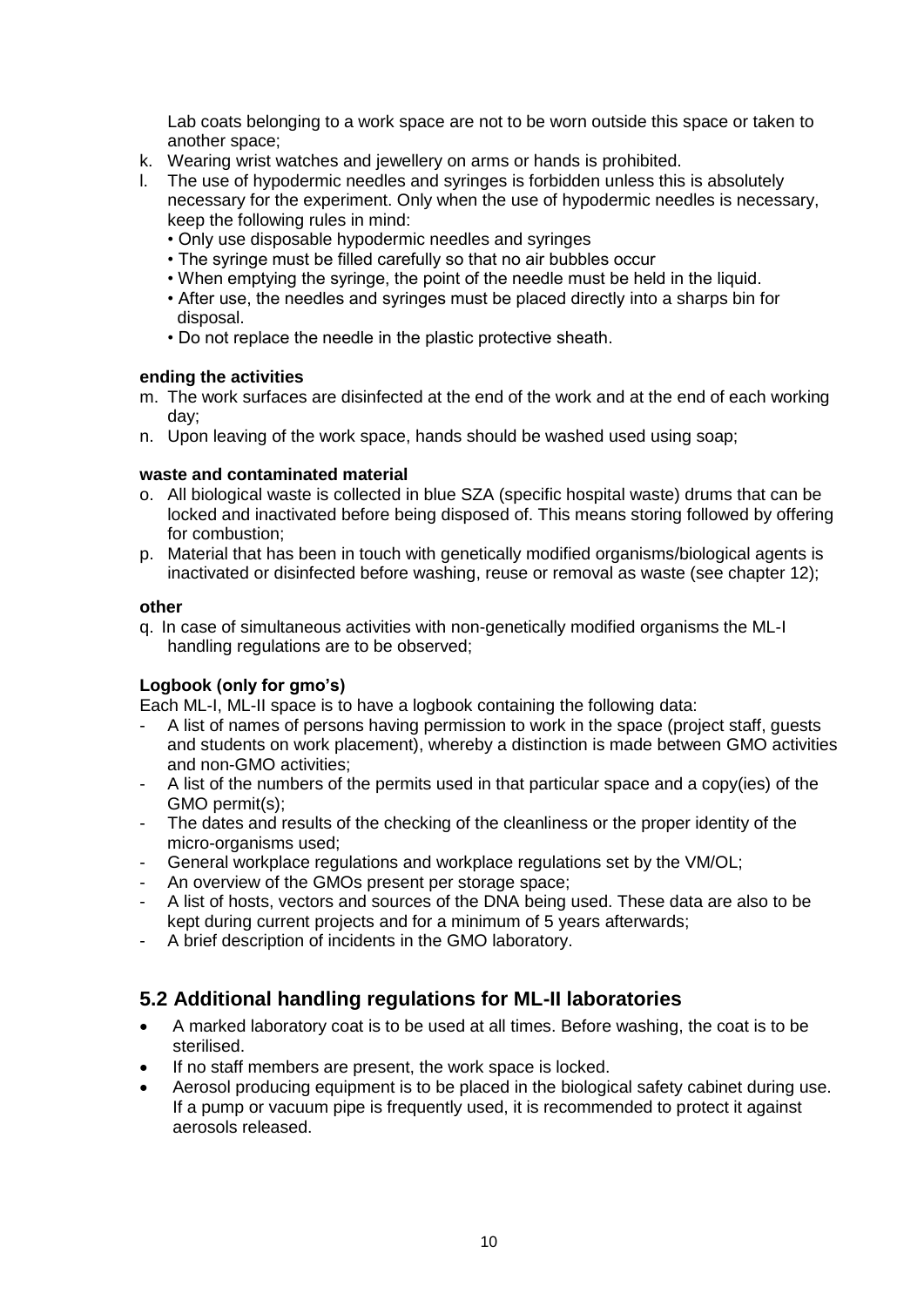- Before materials, instruments or clothing such as lab coats are washed, reused or discarded, they need to be sterilised using an autoclave or if this is not possible, decontamination using a method the effectiveness of which has been proven.
- In working with GMOs or pathogenic micro-organisms a biological safety cabinet category II is to be used as much as possible. Activities that may involve aerosols being created, are always carried out in a category II biological safety cabinet.
- All biological waste, as well as waste that has been in contact with biological material, is to be sterilised or decontaminated before removal, or to be removed as specific hospital waste in breaking resistant, leaking resistant and airtight waste containers.

# <span id="page-10-0"></span>**5.3 AP-I space**

AP-I is an equipment room where small-scale operations (for example microscopy) with GMOs from level ML-I may be conducted in closed unit. In the ML-I lab the GMO's are brought into the closed unit and then transported to the AP-I space.

This instruction is intended as a general guidance for AP-I areas and, if necessary, has to be complemented by specific requirements in respect of the work to be performed.

- Access is limited to those who are aware of the risks of work;
- Personal possessions, like coat, sweater, or bag must be put away outside the workspace;
- The transport of GMOs between the ML-I lab and the AP-I space takes place in a sealed, unbreakable, leakproof container that is decontaminated on the outside before transport to the AP-I space;
- During the work the doors and windows of the work space must be closed;
- The work space is to be kept clean and tidy;
- Vermin is not allowed in the work space;
- **Eating, drinking and smoking, carrying food or drink, applying cosmetics or putting in** Contact lenses and storing food and drink in the work space is prohibited;
- While working with GMOs wear a lab coat;
- Avoid hand-face contact;
- After contamination, contaminated surfaces or materials are disinfected immediately;
- Biological waste is collected in blue SZA (specific hospital waste) drums. When the drum is full,it is sealed with a yellow lid. The outside of the drum is disinfected with an appropriate disinfectant (standard 70% ethanol).

### <span id="page-10-1"></span>**5.4 ODG space**

ODG (Other Part GMO area) is a space that has no physical containment, but where GMOs storage take place (storage of GMOs from level ML-I or ML-II of waste containing GMOs from level ML-I or ML-II).

- Access is limited to those who are aware of the risks of work;
- The work space is to be kept clean and tidy;
- After contamination, contaminated surfaces or materials are disinfected immediately;
- GMO waste is stored in blue SZA (specific hospital waste) drums with a sealed yellow lid.
- GMOs are packed in a closed unbreakable, leak-proof, double holder. The outer container in which the GMOs are packaged is labeled "GMO" (for ML-II also the biohazard sign). If in the same repository also non GMOs are stored, these are packaged separately.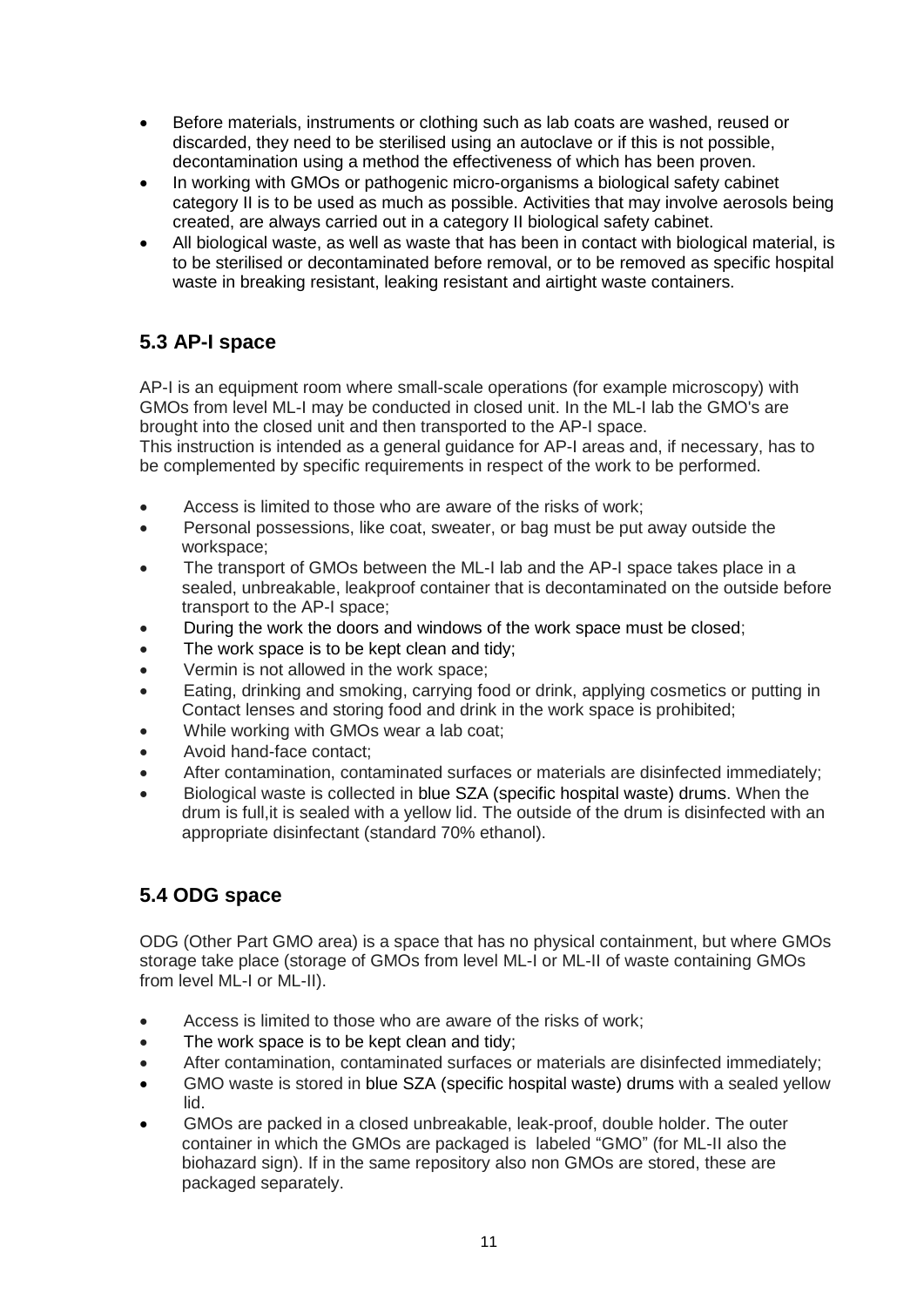### <span id="page-11-0"></span>*6. Use of disinfectants*

Materials that have been in contact with GMOs and/or biological agents are to be disinfected immediately after use, preferably in an autoclave. If this is not possible, disinfectants should be used. It should be ascertained whether a disinfectant or autoclave method is suitable for the organism in question. Below, guidelines are provided for this. Depending on the situation the regulations are to be specified in more detail. The disinfecting method used must have been validated. Table 1 (source: Maastricht University) shows an overview of frequently used disinfectants and their sphere of action.

### **Disinfecting of surfaces (such as table tops, handles, buttons, pipettes and floors)**

- Only use disinfectants when necessary, for example after spilling or to clean a table top after an experiment. Surfaces not contaminated with pathogenics can best be cleaned with hot water and soap.
- Suitable disinfectants are:
	- 70% alcohol, drying by airing (not for traces)
	- Active chlorine solution (1000 ppm). The disinfecting activity of the chlorine solution strongly deteriorates after time.

**Please note:** chlorine is harmful to HEPA filters and erodes metals.

#### **Disinfecting of skin (betadine soap may also be used)**

When hands become contaminated during work, disinfecting is necessary. First the hands are to be washed during two minutes with water and soap, followed by disinfecting with disinfectants, e.g. 70% alcohol or better: 0.5% chlorohexidine in 70% alcohol.

| Table 1: Cross tab report with disinfection methods for different types of GMO and PMO |  |
|----------------------------------------------------------------------------------------|--|
|----------------------------------------------------------------------------------------|--|

|                                                                                   |                          | <b>Bacteria</b>                      |                                       |                             | <b>Viruses</b>                                                                    |                                                                                   | Yeasts/<br>moulds | <b>Animal</b><br>cells |
|-----------------------------------------------------------------------------------|--------------------------|--------------------------------------|---------------------------------------|-----------------------------|-----------------------------------------------------------------------------------|-----------------------------------------------------------------------------------|-------------------|------------------------|
| <b>Method</b>                                                                     | Working<br>time<br>(min) | Vegetative,<br>(e.g. E. coli<br>K12) | <b>Spores</b><br>(e.g.<br>clostridia) | Mycobacteri<br>$\mathbf{a}$ | <b>Enveloped</b><br>(lipophilic)<br>e.g.<br>lentivirus,<br>vaccinia,<br>influenza | Non-<br>enveloped<br>(hydrophilic<br>e.g.<br>adenovirus<br>bacterio-<br>phage M13 |                   |                        |
| Chlorine compounds<br>(hypochlorite/dichloroi<br>socyanuric acid)*<br>$(0.01-5%)$ | $10 - 30$                | $^{+}$                               | $+ (0.5\%)$                           | $+ (0.1\%)$                 | $+$                                                                               | $+$ (0.1%)                                                                        | $+$               | $^{+}$                 |
| Ethanol (70%)                                                                     | $10 - 30$                | $+$                                  | ÷,                                    | $\ddot{}$                   | $+$                                                                               | $\overline{\phantom{a}}$                                                          | $+$               | $+$                    |
| Isopropanol (70%)                                                                 | $10 - 30$                | $\qquad \qquad +$                    | ÷,                                    | $\sim$                      | L.                                                                                | $\overline{\phantom{a}}$                                                          |                   |                        |
| 1-propanol $(70%)$                                                                | 10                       | $^{+}$                               | ÷,                                    | $\overline{\phantom{a}}$    | $^{+}$                                                                            | $\pm$                                                                             |                   |                        |
| Hydrogen peroxide                                                                 | $1 - 30$                 | $+$                                  | $+$                                   | $\pm$                       | $+$                                                                               | $+$                                                                               | $+?$              |                        |
| Quats** $(0.1-2\%)$                                                               | $10-30$                  | $^{+}$                               | ÷,                                    | $\overline{\phantom{a}}$    | ÷,                                                                                | $\overline{\phantom{a}}$                                                          | $\, +$            |                        |
| $SDS(0.1 - 0.5\%)$                                                                | 10                       |                                      |                                       |                             | $+$                                                                               | $+$ (0.1%)<br>HIV; 0.5%<br>adenovirus)                                            |                   |                        |
| Virkon S*<br>(1, 96)                                                              | 10                       | $^{+}$                               | $+$                                   | $+$                         | $+$                                                                               | $\boldsymbol{+}$                                                                  | $+$               |                        |
| Clidox , Tristel or<br>Twinoxide (sodium<br>dioxide))<br>(acc. to manufacturer)*  | 10                       | $^{+}$                               | $+$                                   | $+$                         | $+$                                                                               | $\pm$                                                                             | $+$               |                        |
| <b>Terralin Protect</b><br>(according to<br>manufacturer)                         | $5 - 15$                 | $^{+}$                               |                                       | $^{+}$                      | $^{+}$                                                                            | $\! + \!\!\!\!$                                                                   | $^+$              |                        |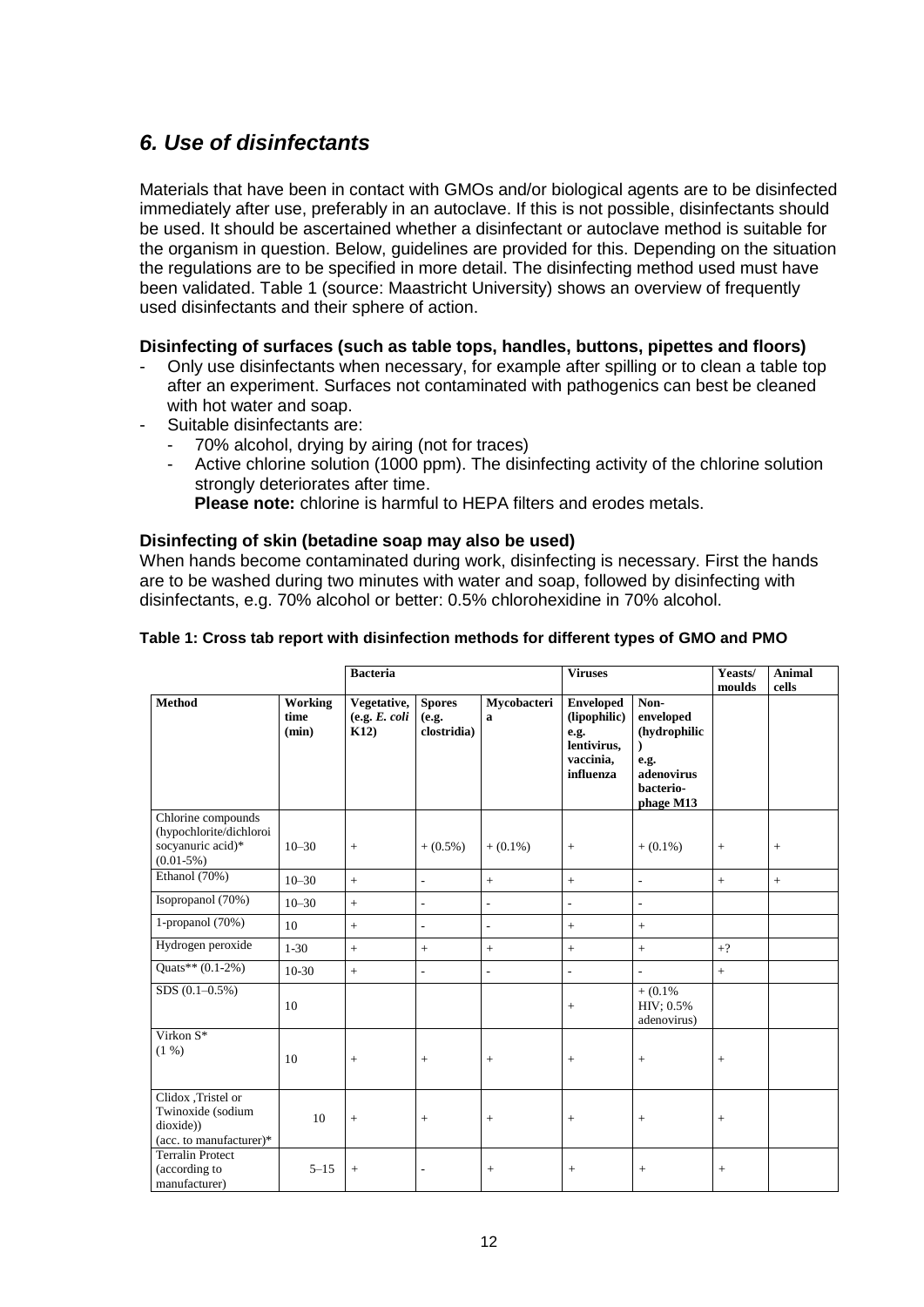|                                                                         |                                                                    | <b>Bacteria</b>                      |                                       | <b>Viruses</b>              |                                                                                   | Yeasts/<br>moulds                                                                 | <b>Animal</b><br>cells   |                   |
|-------------------------------------------------------------------------|--------------------------------------------------------------------|--------------------------------------|---------------------------------------|-----------------------------|-----------------------------------------------------------------------------------|-----------------------------------------------------------------------------------|--------------------------|-------------------|
| <b>Method</b>                                                           | Working<br>time<br>(min)                                           | Vegetative,<br>(e.g. E. coli<br>K12) | <b>Spores</b><br>(e.g.<br>clostridia) | Mycobacteri<br>$\mathbf{a}$ | <b>Enveloped</b><br>(lipophilic)<br>e.g.<br>lentivirus,<br>vaccinia,<br>influenza | Non-<br>enveloped<br>(hydrophilic<br>e.g.<br>adenovirus<br>bacterio-<br>phage M13 |                          |                   |
| Caustic soda (1 M<br>NaOH)                                              | 10                                                                 | $^{+}$                               |                                       |                             | $+?$                                                                              | $+$ (polio<br>virus)                                                              | $+?$                     | $+?$              |
| Water                                                                   | 10                                                                 | $\overline{a}$                       | $\overline{\phantom{a}}$              | $\overline{a}$              | L,                                                                                | $\frac{1}{2}$                                                                     | $\overline{\phantom{a}}$ | $+?$              |
| Thermal disinfection<br>(autoclave)                                     | $15'$ , $121^{\circ}$ C<br>$10'$ , $134^{\circ}$ C                 | $\qquad \qquad +$<br>$^{+}$          | $+ (60 \text{ min})$<br>$+$ (30 min)  | $\pm$<br>$\, +$             | $^{+}$<br>$^{+}$                                                                  | $\pm$<br>$+$                                                                      | $+$<br>$^{+}$            | $+$<br>$^{+}$     |
|                                                                         | 30', 100<br>${}^{\circ}C#$                                         | $^{+}$                               | $\overline{a}$                        | ÷,                          | ÷,                                                                                | $+ (80^{\circ}C)$                                                                 | $+ (60^{\circ}C)$        | $\qquad \qquad +$ |
| Thermal disinfection<br>(dry heat)                                      | $160^{\circ}$ C for<br>2 hours or<br>$180^{\circ}$ C for<br>1 hour | $+$                                  | $+$                                   | $+$                         | $+$                                                                               | $+$                                                                               | $+$                      | $\qquad \qquad +$ |
| Membrane filtration                                                     |                                                                    | $\overline{0.22}$ µm                 | 0.22                                  | 0.22                        | $0.22 \mu m$<br>(e.g.<br>Planova<br>15N                                           | $0.02 \mu m$                                                                      | $0.45 \mu m$             | $10 \mu m$        |
| Hand disinfectants<br>with 70% ethanol like<br>stokosept                | 30 <sub>sec</sub>                                                  | $\ddot{}$                            | $\overline{\phantom{a}}$              | $^{+}$                      | $+$                                                                               | $\overline{\phantom{a}}$                                                          | $+$                      |                   |
| Hand disinfectants<br>with 80% ethanol such<br>as Manuguard Hand<br>Rub | 30 sec                                                             | $+$                                  | $\sim$                                | $+$                         | $+$                                                                               | $+$                                                                               |                          |                   |

 $+=$  good efficacy  $-$  = not effective Blank = unknown

*+?* Possibly good efficacy, but not published

\* Aspecific reaction, therefore also for organisms that cannot be cultivated such as norovirus, etc.

\*\*quats = quaternary ammonium compounds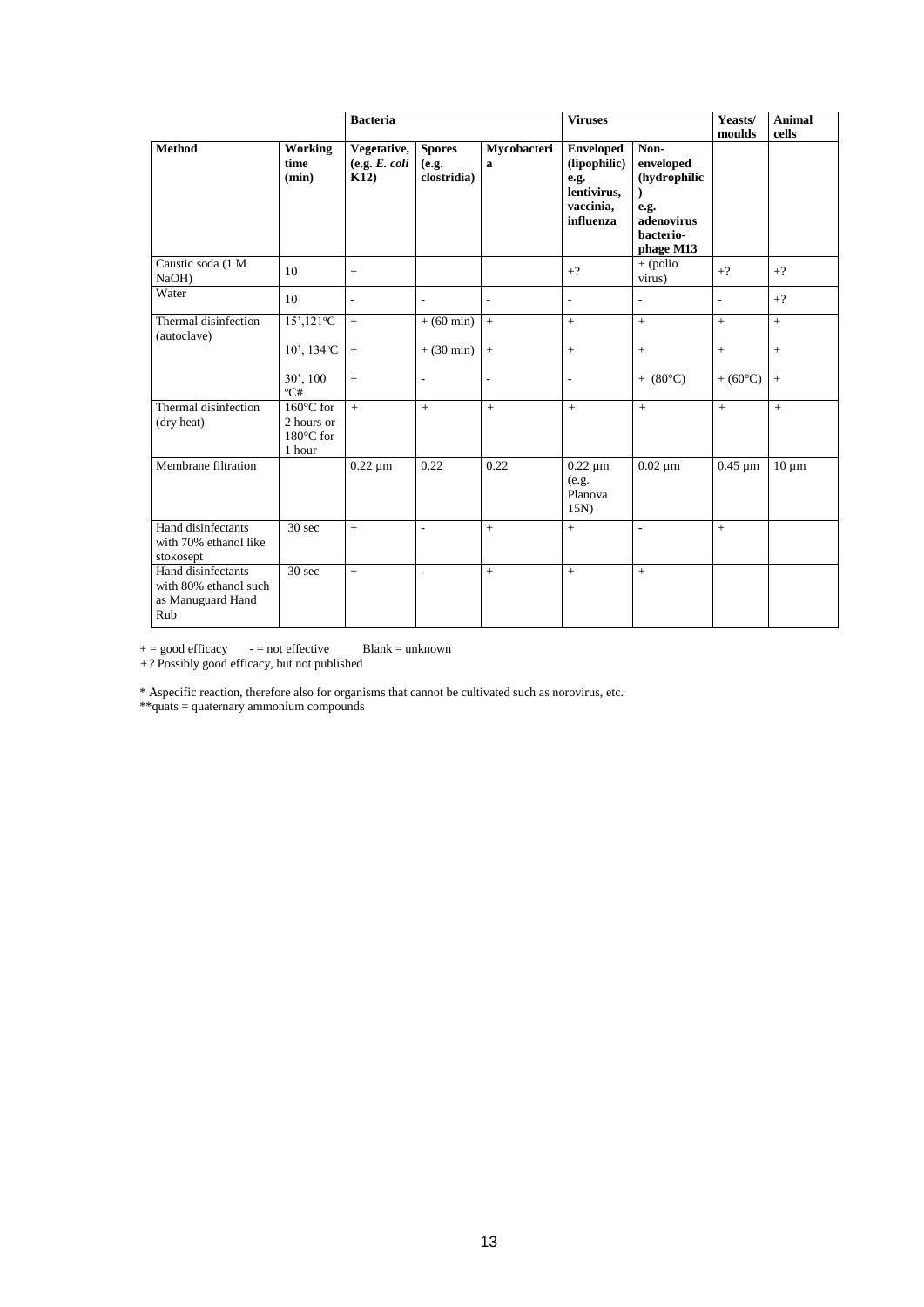# <span id="page-13-0"></span>*7. Cleaning activities in ML-I and ML-II spaces*

Cleaning staff is to be cognisant with the instructions relating to cleaning activities in ML-I and ML-II laboratories. For each laboratory it is established which cleaning activities are carried out by cleaning staff and what is cleaned by own staff.

The following rules are applicable to the cleaning:

- Instruction cleaning staff by VM/OL or BVF.
- Cleaning staff is to wear a white coat and disposable gloves during the cleaning activities.
- If a permanent employee is replaced this should be reported to the VM/OL.
- The floors are to be wet cleaned once a week (possibly during own duty chores), optionally alternating a (chlorite) disinfectant per week and water and soap the other week.
- Cleaning staff is not allowed to clean tables and equipment, only kitchen tops and sinks.
- It is required to use separate cleaning tools for contained spaces (separate trolleys). These are not to be used in other labs.
- The water used for cleaning activities is to be removed after use in the sink of the laboratory in question.
- Cleaning staff is not allowed to remove containers for biological waste from the laboratory.
- Only the waste packed in waste bags may be removed by cleaning staff. Removal is to take place twice a week.
- Any heaped waste, as well as gloves worn, are to be considered as contaminated waste and must therefore be put into the containers for biological waste in the laboratory.
- In case of doubt the VM/OL or BVF is to be consulted.

On the following page you will find the cleaning schedule for the (GMO) lab where you work.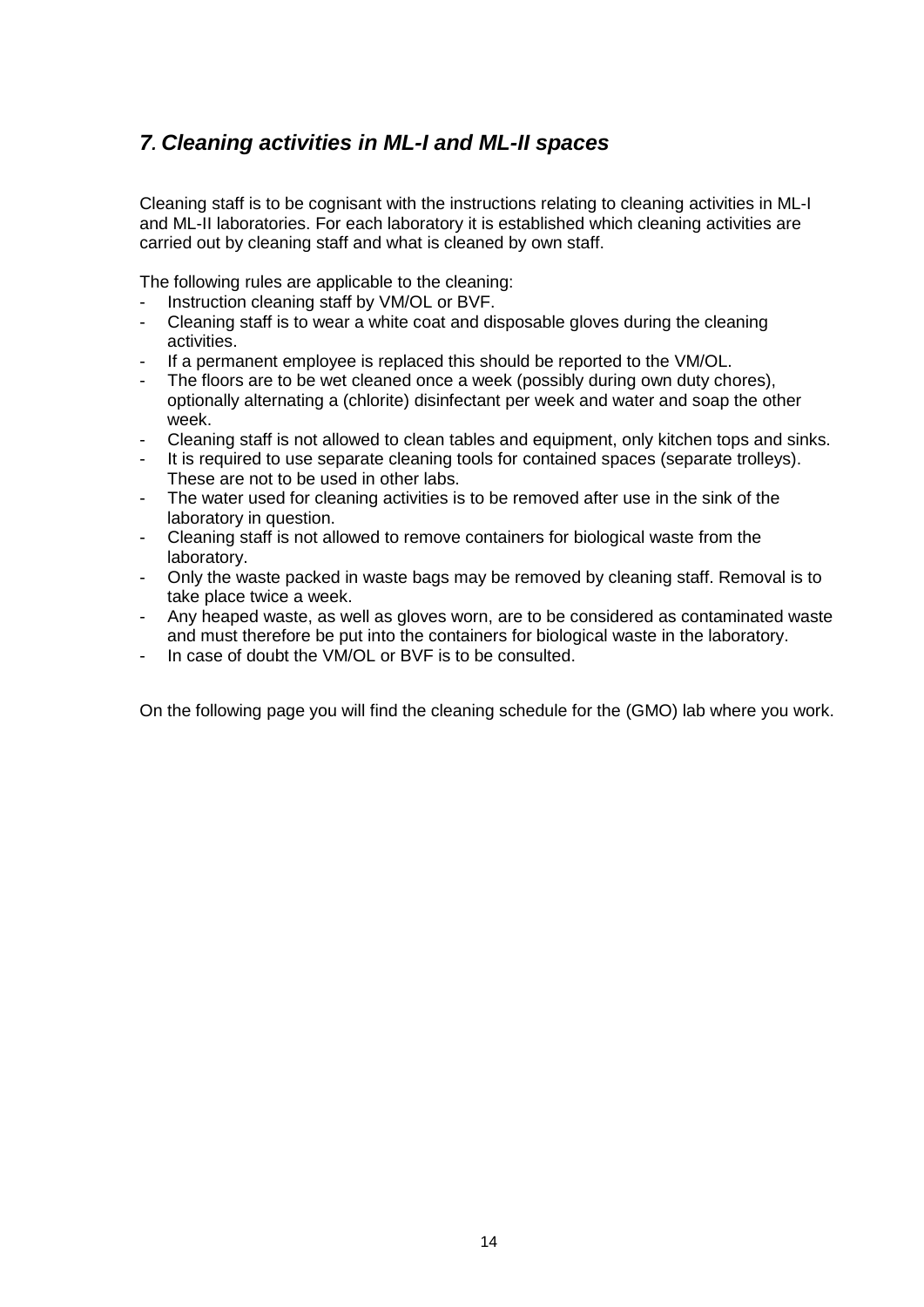### *8. Rules for cleaning, lab coats and maintenance*

Per laboratory space further rules are set for cleaning and maintenance. All this needs to be recorded as such in the logbook.

The ML-I space (space-no…… ) is cleaned according to the schedule below (example).

| <b>Cleaning</b>                                   | Soap/desinfectant    | <b>Frequence</b>                      | By whom?          |
|---------------------------------------------------|----------------------|---------------------------------------|-------------------|
| Workspace/Bench<br>(Biological safety<br>cabinet) | 70%-alcohol          | Immediately after<br>spilling         | user              |
| Workspace/Bench<br>(Biological safety<br>cabinet) | 70%-alcohol          | Immediately after end of<br>activitiy | user              |
| Floor                                             | Water and soap       | Weekly                                | Cleaning personel |
| Wall & doors                                      | Water and soap       | Monthly                               |                   |
| Water baths <sup>1)</sup>                         | Alconox / prothermal | Weekly                                |                   |
| Shaker                                            | 70%-alcohol          | Weekly                                |                   |
| Other equipment                                   | 70%-alcohol          | Immediately after use                 | user              |
| 37 °C stove <sup>2)</sup>                         | 70%-alcohol          | Monthly                               |                   |
| Centrifuges                                       | 70%-alcohol          | Monthly                               |                   |
| Furniture                                         | 70%-alcohol          | Half yearly                           |                   |
| Fridge                                            | 70%-alcohol          | Monthly                               |                   |
| Freezer                                           | 70%-alcohol          | Monthly                               |                   |
|                                                   |                      |                                       |                   |
| <b>Waste</b>                                      |                      | <b>Frequence</b>                      | By whom?          |
| Removal of                                        |                      | Weekly                                |                   |
| contaminated waste                                |                      |                                       |                   |
| Removal of normal                                 |                      | Weekly                                | Cleaning personel |
| waste                                             |                      |                                       |                   |
| Cleaning of labcoats                              |                      | Twice a month                         |                   |
| <b>Maintenance</b>                                |                      | <b>Frequence</b>                      | By whom?          |
| <b>Biological safety</b>                          |                      | Yearly                                | <b>PMV</b>        |
| cabinet                                           |                      |                                       |                   |

1) Refresh the water regularly and add disinfectants (f.i. Prothermal or Aquaclean).

2)To prevent fungus growth in the water pan a copper water pan can be used or use a piece of copper (5 eurocents). Refresh the water of the water pan in the CO2-stifle regularly and add disinfectants (f.i. Prothemal or Aquaclean).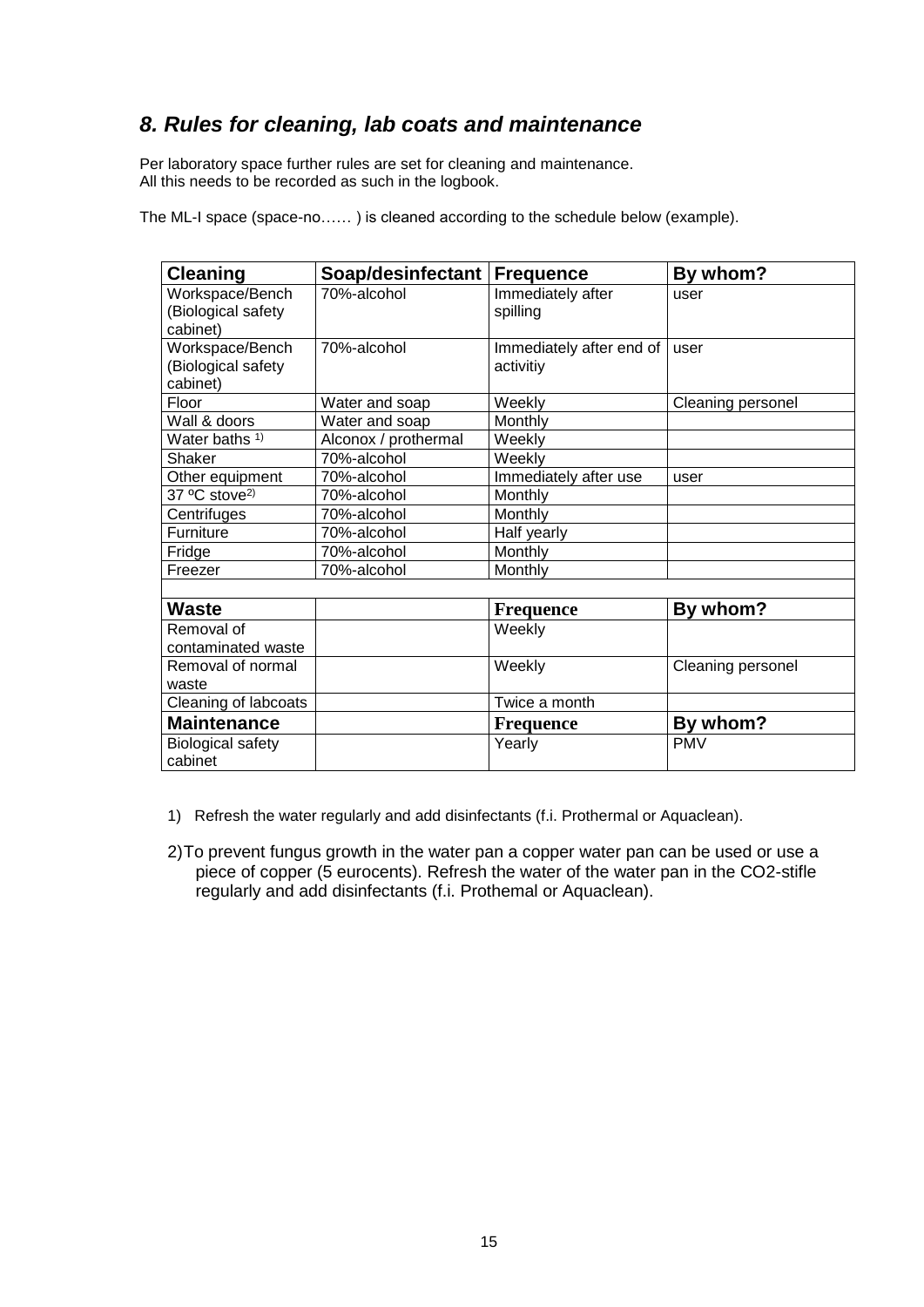# <span id="page-15-0"></span>*9. Use of biological safety cabinet and centrifuge*

Self-containment equipment and biological safety cabinets are used to prevent as much as possible the creation and circulation of aerosols. The creation of aerosols during centrifuging is often underestimated. For a proper functioning this equipment is to be properly maintained and periodically tested. Instructions for use and handling regulations of equipment are to be present in the workplace.

### **Biological safety cabinet**

When working with GMOs or pathogenic micro-organisms a biological safety cabinet category 2 offers both product and personal protection. All aerosol producing activities are to be carried out in a biological safety cabinet. A cross-flow cupboard only offers product protection, and therefore cannot be used in ML-II laboratories and more contained laboratories. A biological safety cabinet category 2 gives a proper protection against releasing aerosols through a protective air curtain in the work opening and a proper protection of the experiment through a laminar down flow. The working rules are:

- Wear a tightly closed lab coat with cuffs or sleeve caps
- Let the Cabinet run at least 10 minutes before you start, so that the laminar air flow at all is set and only sterile air is blown in the Cabinet
- Don't wear rings, watches and bracelets and wear gloves if necessary
- Collect the materials required for the experiment in advance.
- Wipe the table top and air currents 10 minutes after switching on the biological safety cabinet using 70% alcohol.
- Bring the required materials into the work space of the biological safety cabinet after wiping this with 70% alcohol.
- Check the proper functioning of the biological safety cabinet. Disrupt the air current as little as possible when performing the activities (calm arm movements).
- Always keep the exhaust splits at the front and back of the work top free.
- Avoid the use of Bunsen burners.
- Avoid walking past the biological safety cabinet and open the laboratory doors as little as possible.
- Collect all disposable contaminated waste in a small box or bag in the safety cabinet. When the activities are finished, put the closed box/bag into the blue SZA drum.
- Disinfect the work surface of the cupboard after the work.
- After you have finished your activities keep the ventilator of the cabinet on for at least 5 minutes.
- Fill in the logbook of the biological safety cabinet.

### Particulars:

 If the cabinet's ventilation falls out (e.g. in case of a power interruption), close immediately any opened tubes etc. and close the work opening.

### **Centrifuge**

Centrifuges can be a cause of contamination due to the breaking of centrifuge tubes, or centrifuge tubes that have not been properly closed or leaking centrifuge tubes. In order to avoid this, the following rules must be observed:

- When possible, use centrifuges with lockable rotor or lockable buckets (self-containment centrifuges).
- If possible, use unbreakable tubes or holders that can be properly closed and check these before use on cracks or other irregularities.
- Check if the centrifuge still closed properly (valve rubbers).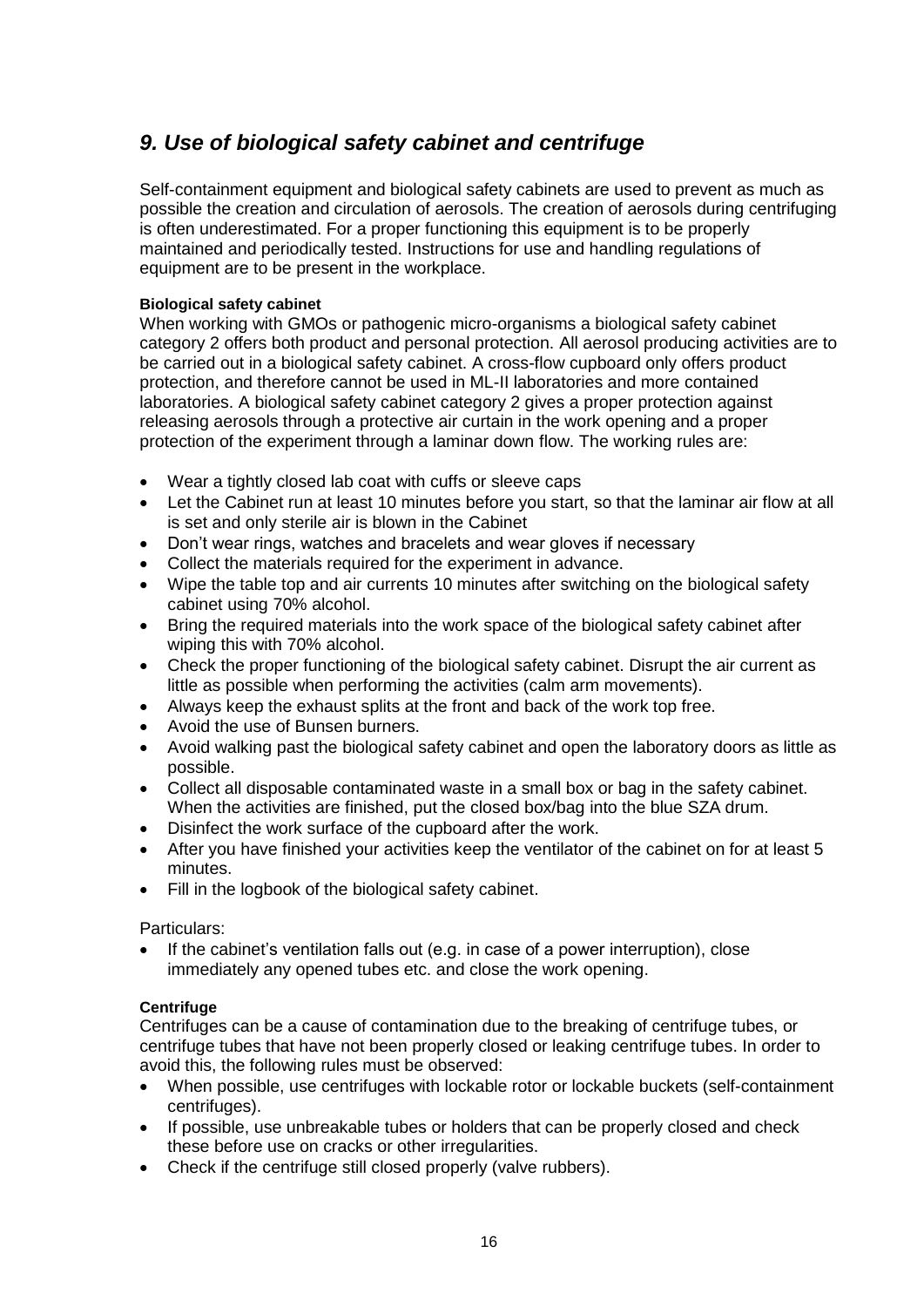- Never fill the centrifuge tubes up to the level that the liquid can reach the lid during centrifuging. With angle rotors the nominal volume is always smaller due to the slanting position. If necessary first test with water and mark the maximum filling level.
- After centrifuging you have to wait several minutes to let the aerosols subside. After this check the tubes for leaking.
- If necessary open centrifuge in the biological safety cabinet (e.g. in case of leakage).
- Clean and disinfect rotors and inside of centrifuge and lid after each use.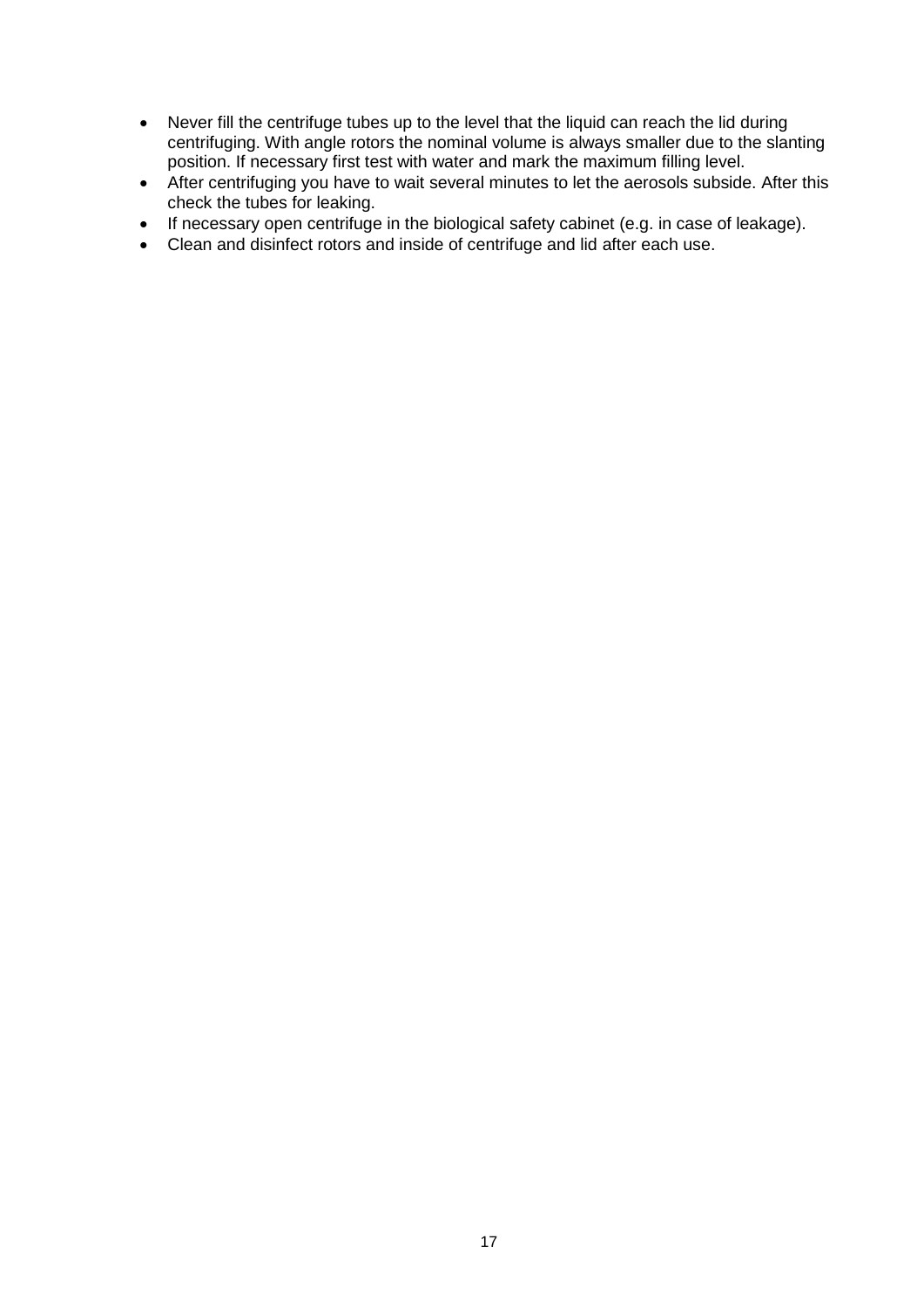# <span id="page-17-0"></span>*10. Reporting of accidents and incidents*

- An **incident** is an unexpected, unplanned and unforeseen event, i.e.:
	- Every event where it is certain or probable that GMOs and/or biological agents have entered the environment.
	- Every event where GMOs and/or biological agents (may) have been released outside the contained work space/installation, even if this has not resulted in emission to the environment.
- An **accident** is an incident whereby personal "injury", contamination or wounds have occurred.
- **Calamities** are: incidents such as fire, explosions, leakage, escape of inflammable or toxic substances and technical failure that may cause a calamity.

#### **General**

- In each possible situation such measures need to be taken that an extension of the contamination, release or injury is avoided.
- In case of an accident, incident or calamity the VM/OL or BVF is to be warned. Accidents and/or incidents are to be reported to the BVF. [See registrationform for accidents,](https://www.utwente.nl/hr/formulieren_webapplicaties/ongevallenformulier.doc/)  [incidents and unsafe situations.](https://www.utwente.nl/hr/formulieren_webapplicaties/ongevallenformulier.doc/) Reports are to be recorded in the logbook.

#### **Task staff**

### **Main tasks**

- To take such measures that extension of the contamination, release or injury is avoided as much as possible.
- Reporting to the BVF and VM/OL (first contact as stated in the permit or if present the second contact)

### **Followed by**

### **In case of incidents:**

Disinfect work space (see chapter 11).

### **In case of accidents:**

In case of slight injury, e.g. a pricking accident, let the wound be encouraged to bleed. Disinfect the skin and wounds with 70 % ethanol.

Use an eye shower in case of contamination of the eyes. Always contact the occupational health officer (tel. 088-2726312).

In case of serious injury: **call 2222**: state name, location of accident, type of injury.

#### **In case of calamities:**

**Fire**: report fire: press fire alarm or **call 2222**: state name and faculty, location of the fire (space) and what is burning

**Technical failure** that may possibly result in an accident: bring persons into safety or ask others to do so and report failure.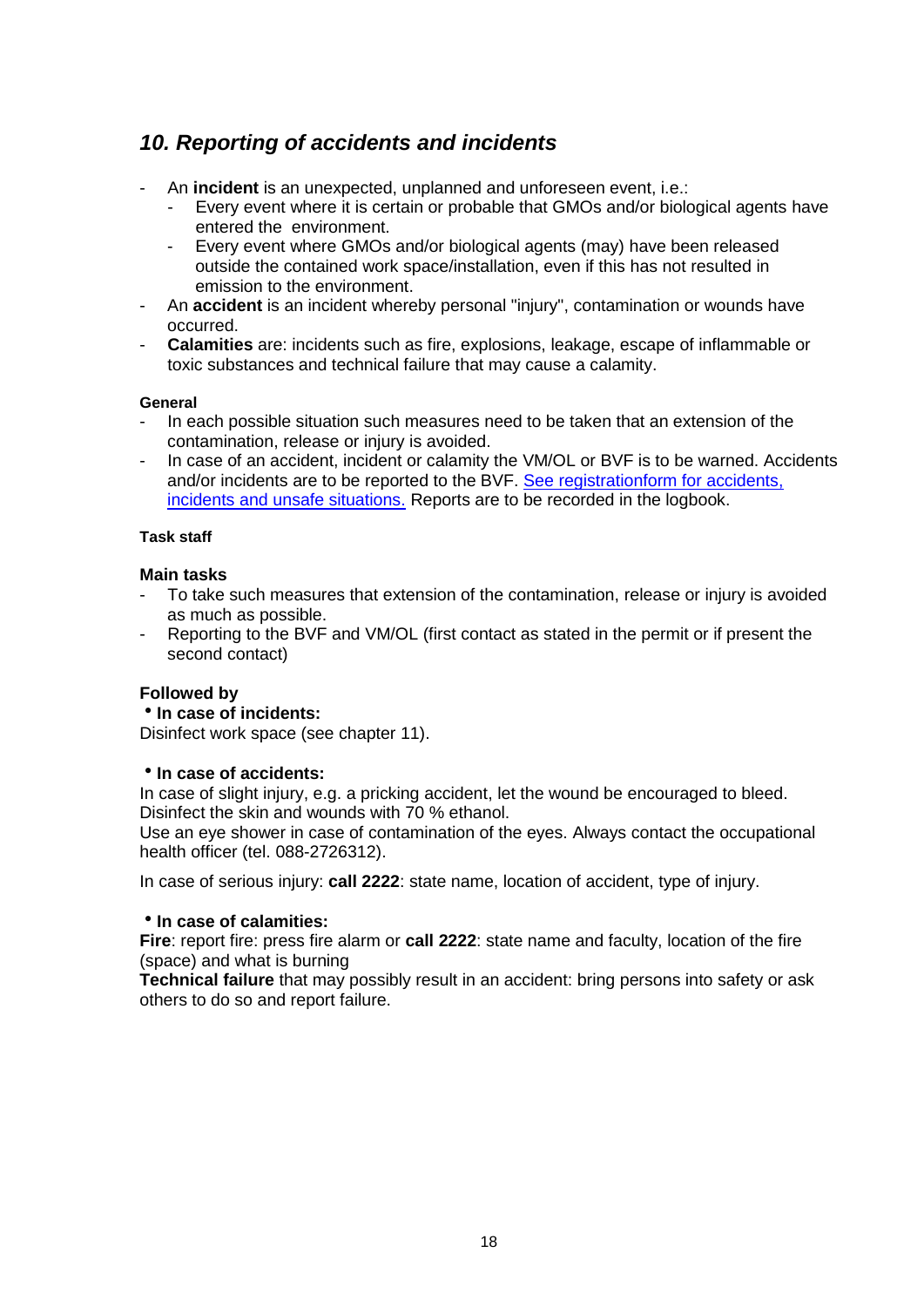## <span id="page-18-0"></span>*11. Decontamination after spilling of potentially contaminated material.*

### **Limited contamination**

- First wash your hands (perhaps also your face) and change laboratory clothing.
- Put on gloves.
- Remove as many obstacles as possible from the contaminated place.
- Cover the contaminated place with tissues that have been moistened with disinfectant. Wait at least 10 minutes. Remove the tissues.
- Sweep up the material using tissues. Work from outside to inside. All the waste material should always be disinfected by autoclaving/sterilisation or put in the blue waste drums for specific hospital waste (SZA).
- Then clean the surface using water and soap. After these activities wash your hands thoroughly.

### **In case of spilling of large quantities (e.g. breaking 1-litre flask)**

- Remove as many obstacles as possible from the contaminated place (and clear the space if possible).
- If possible wait 15 minutes to let the aerosols subside (depending on the organisms and pathogenic used) and ask a colleague for help.
- First wash your hands (perhaps also your face) and change laboratory clothing if this has become contaminated.
- Wear gloves.
- Be careful for fragments of glass and other sharp materials.
- Make sure that the contamination does not spread any further by pouring a ring of disinfectant around the place of spillage.
- Put cloths soaked in disinfectant on the place of spillage and let the disinfectant work into it for 10 minutes.
- Pick up the contaminated cloths using tweezers and put them in a waste container.
- Cover (if necessary) the materials and surfaces with tissue or filter paper to absorb the liquid and repeat this until all liquid has been absorbed.
- Put all the waste (including glasswork and such) in the blue waste drums for specific hospital waste (SZA).
- Sweep the place of spillage using cloths soaked in disinfectant, from the outside to the inside.
- Mop the place of spillage using warm water and soap.
- In case of contamination of laboratory clothing disinfect immediately by autoclaving/sterilisation.
- All the waste material (including cloths and mopping water) is to be decontaminated, preferably by autoclaving/sterilisation.
- Wash contaminated parts of the skin using soap and disinfectant.